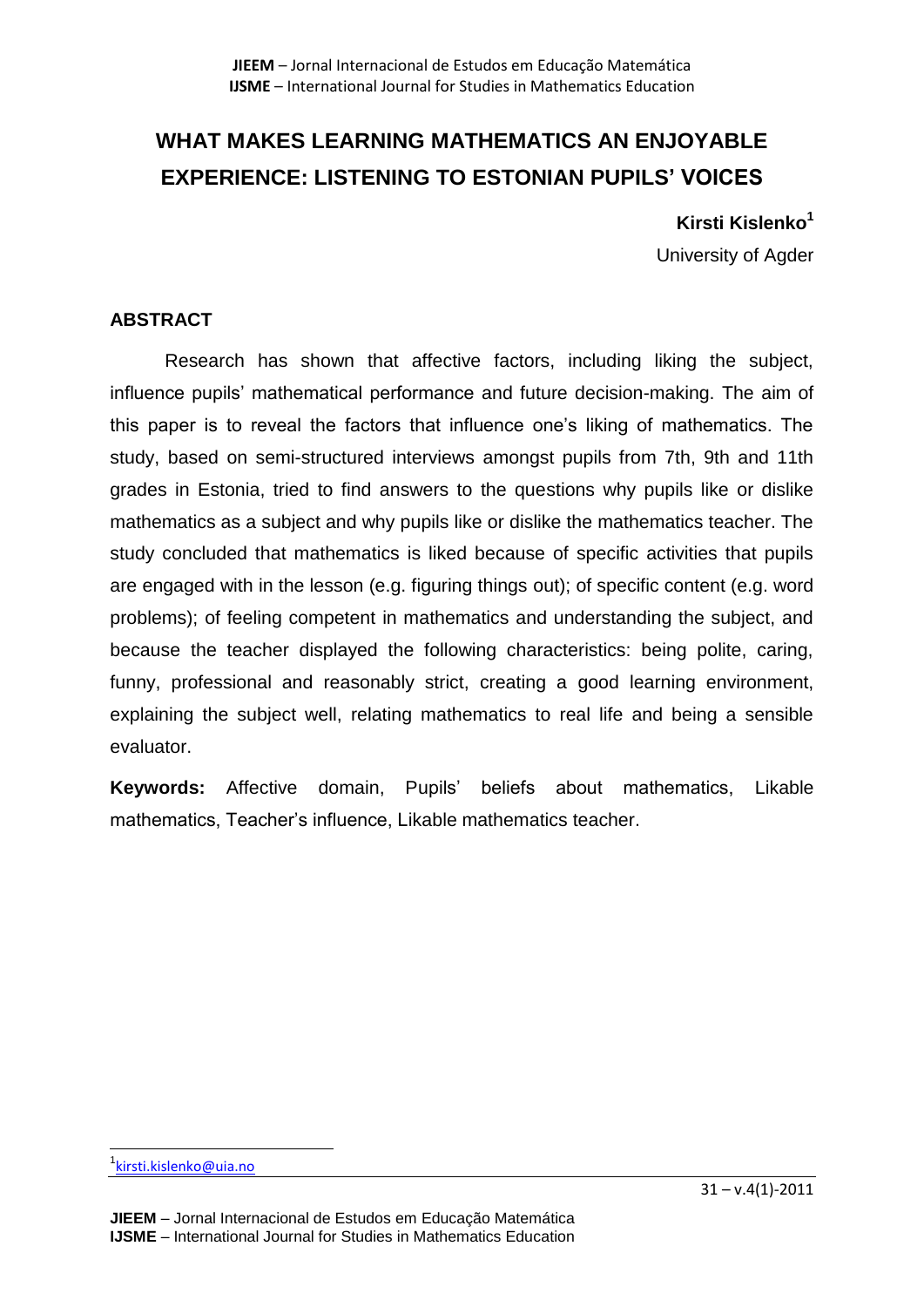#### **INTRODUCTION**

Each year in Estonia fewer pupils choose to take the state exam in mathematics and to study mathematics at university. This decrease, at universitylevel, is also observed internationally (Holton, 2001). The diminishing number of university students who choose science and engineering is a problematic fact that has been acknowledged by the educational community as well as by the political leaders in Estonia. For decades it has been pointed out that students' beliefs and attitudes towards mathematics are among the influential factors in choosing further mathematics courses (Armstrong & Price, 1982; Reyes, 1980; Meece, Parsons, Kaczala, Goff, & Futterman, 1982) and dropping out of advanced mathematics courses (Ma & Willms, 1999). Furthermore, affective factors, such as attitudes and beliefs, are also claimed to be related to mathematics performance in general (Hannula & Malmivuori, 1996; Ma, 1997; Ma & Kishor, 1997; Schoenfeld, 1989; Wong, 1992); and, for example, in solving limit problems (Juter, 2005), in problemsolving (McLeod, 1993), and in geometry and data analysis (Walsh, 1991), in particular.

Therefore, one possibility to affect pupils' performance in mathematics and their further career decisions might be by emphasizing and promoting positive attitudes and beliefs, and facilitating enjoyment in mathematics. Perkkilä and Aarnos (2007) have also concluded that experiencing the feeling of joy in learning mathematics is important. Moreover, the new Estonian curriculum, which will be implemented in autumn 2011, will take into account the positive affective aspects in mathematics lessons. It is pointed out under the section of the learning goals for mathematics that teaching should aim at pupils' valuing mathematics and enjoying working with mathematics (Vabariigi Valitsus, 2010). This in turn motivates exploring the aspects of likable mathematics, and the possibilities to support the enjoyable learning of mathematics. Hence, researching aspects of teaching from the perspective of pupils is essential as well. As Konrad Krainer (2005) writes about studies of good mathematics teaching:

> *Research is increasingly challenged to play an active role in mediating important educational issues in our society. The goal is to raise our society's expertise for good mathematics teaching. Thus researchers, teachers, students, policy makers, etc. are expected to be experts in arguing what constitutes good teaching. (p. 77)*

 $32 - v.4(1) - 2011$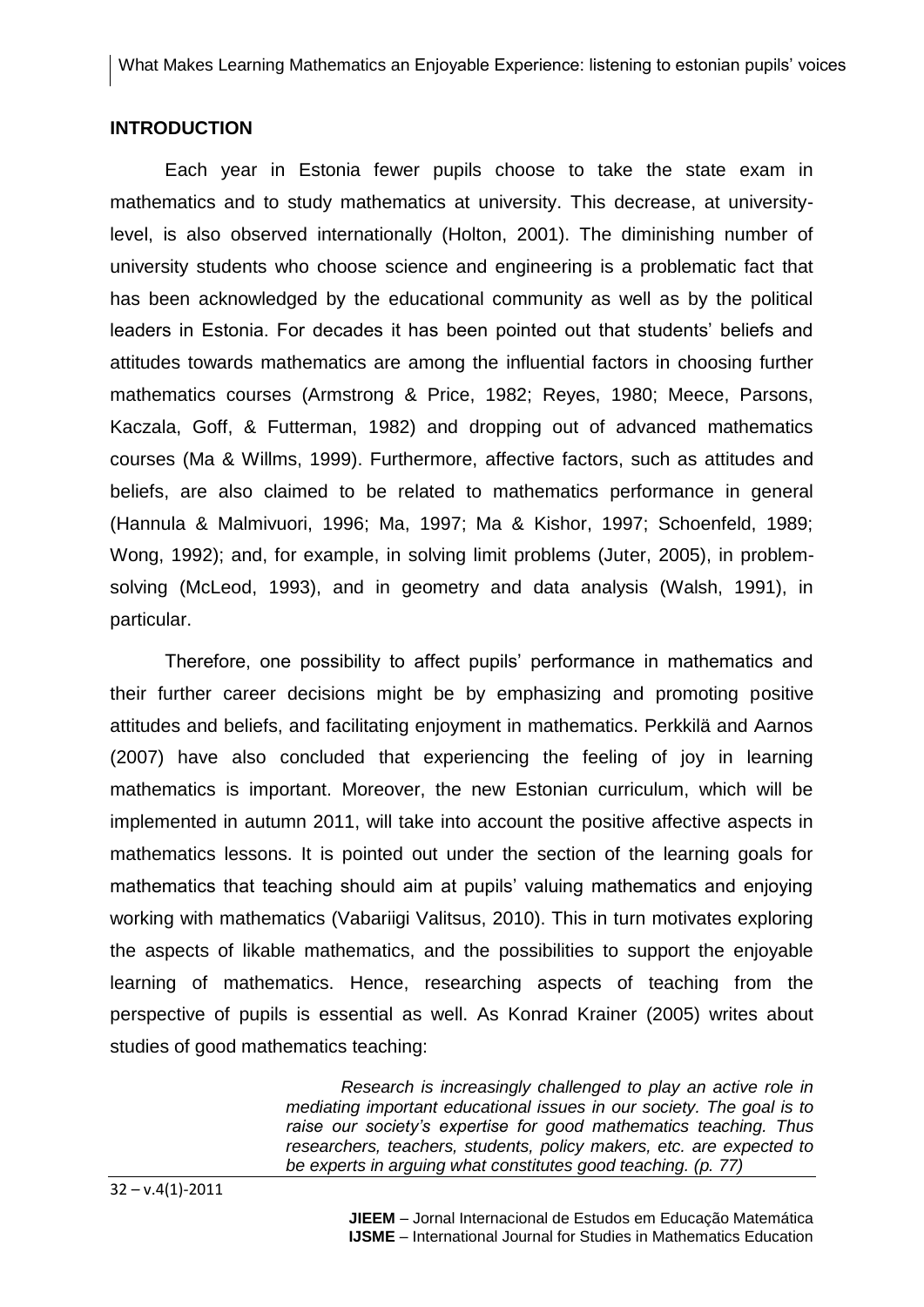The study presented in this paper is a part of a larger doctoral project that investigated Estonian pupils' beliefs and attitudes towards mathematics, and its' teaching and learning. It included both quantitative and qualitative research methods for the purpose of methodological triangulation (Cohen & Manion, 1992) and for gaining a wider picture of the phenomenon under examination. This paper mainly includes the qualitative part of the study but also gives a short overview of the quantitative part in order to set out the background of the qualitative part of the inquiry. The aim for carrying out the qualitative study was to illuminate important characteristics that emerged from the analysis of the quantitative, questionnaire based, inquiry. Semi-structured interviews were composed using the ideas gained from the questionnaire study in order to get a deeper understanding of the reasons behind the answers. The interviews were carried out among pupils from grades 7, 9, and 11, and the analysis for this paper was approached from the perspective of the likable characteristics of mathematics. The motivation to have this aspect of the analysis emerged, first, from the open-ended answers of the questionnaires where respondents very often pointed out the importance of liking mathematics with substantial teacher influence for making mathematics more likeable to them (Kislenko, 2009b). Secondly, despite the fact that there is an extensive body of international research, Estonian pupils have not been investigated from this perspective. Therefore, the aim of the study is to investigate pupils' beliefs about enjoyable mathematics learning and likable mathematics teachers. In the paper a definition of belief is adapted from the work of Erkki Pehkonen (2003) who considers belief as individual subjective knowledge. In the context of this study, belief is the individual's subjective knowledge about mathematics and its learning, and I especially investigate the reasons why pupils might like or dislike mathematics or the mathematics teacher. Thus, the research questions were formulated as follows:

- 1. What are pupils' reasons for liking or disliking mathematics and its learning?
- 2. Does the mathematics teacher influence pupils' beliefs about mathematics?
- 3. What are pupils' reasons for liking or disliking the mathematics teacher?

When answering these questions in this paper the important factors that influence whether pupils like or dislike mathematics are presented, and suggestions for teaching practice are given.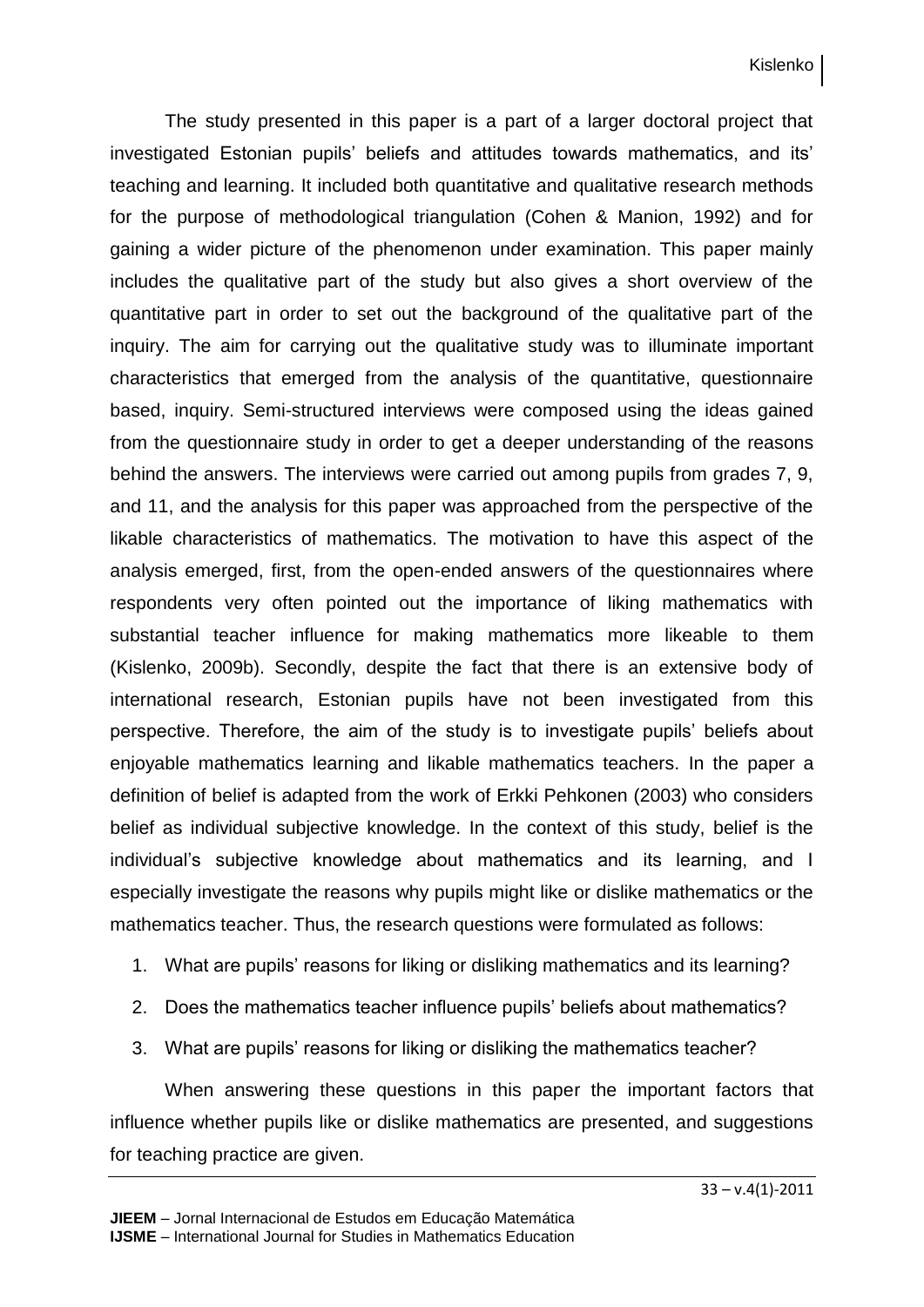## **THE FOUNDATION OF THE STUDY**

#### **Short summary of the quantitative study**

The quantitative study focused on pupils' affective domain in mathematics education. It has been pointed out that there is a lack of well-developed theoretical frameworks in the study of affect (Goldin, 2004) and precise definitions of the main concepts in the area (Furinghetti & Pehkonen, 2002; Di Martino & Zan, 2003). This study has taken Douglas McLeod's (1989; 1992) work as a basis for the theoretical foundation of affect, which is generally regarded as something different from pure cognition; and he explains that beliefs, attitudes and emotions are specific subsets of the affective domain. Taken in that order, they represent an increasing degree of affective involvement and intensity of responses, and a decreasing level of cognitive involvement and stability of responses. Beliefs are mainly cognitive in nature and developed over a long period of time (Goldin, 2002; McLeod, 1992). This reflects back to the idea of beliefs being an individual's subjective knowledge (Lester, Garofalo, & Lambdin Kroll, 1989; Pehkonen, 2003), and being situated somewhere between humans' affective and cognitive domains, which Pehkonen (2003) calls the "twilight zone". As beliefs are always arranged in a system, then this individual mathematics-related belief system is called his/her view of mathematics (Pehkonen, 1995). Therefore, the aim of the quantitative study was to investigate pupils' view of mathematics, which encompasses pupils' beliefs about mathematics, about oneself as a learner and user of mathematics, and about mathematics teaching and learning.

The piloting of the quantitative study was done amongst 245 Norwegian pupils, and the main study included 580 Estonian pupils. The Likert scale questionnaire about pupils' beliefs and attitudes towards mathematics was given to the 7th, 9th and 11th grade pupils. Here I present briefly some essential conclusions of the Estonian study that related to the tendencies of the qualitative study (this relationship is presented in the concluding section). Extensive discussions of the quantitative part are reported in Kislenko (2009a; 2009b). In the main quantitative study, from the statements expressing pupils' beliefs about mathematics, learning mathematics and themselves, six factors were identified: interest in mathematics, self-confidence in mathematics, hard-working in mathematics, usefulness of mathematics, mathematics as an absolute discipline, and insecurity in mathematics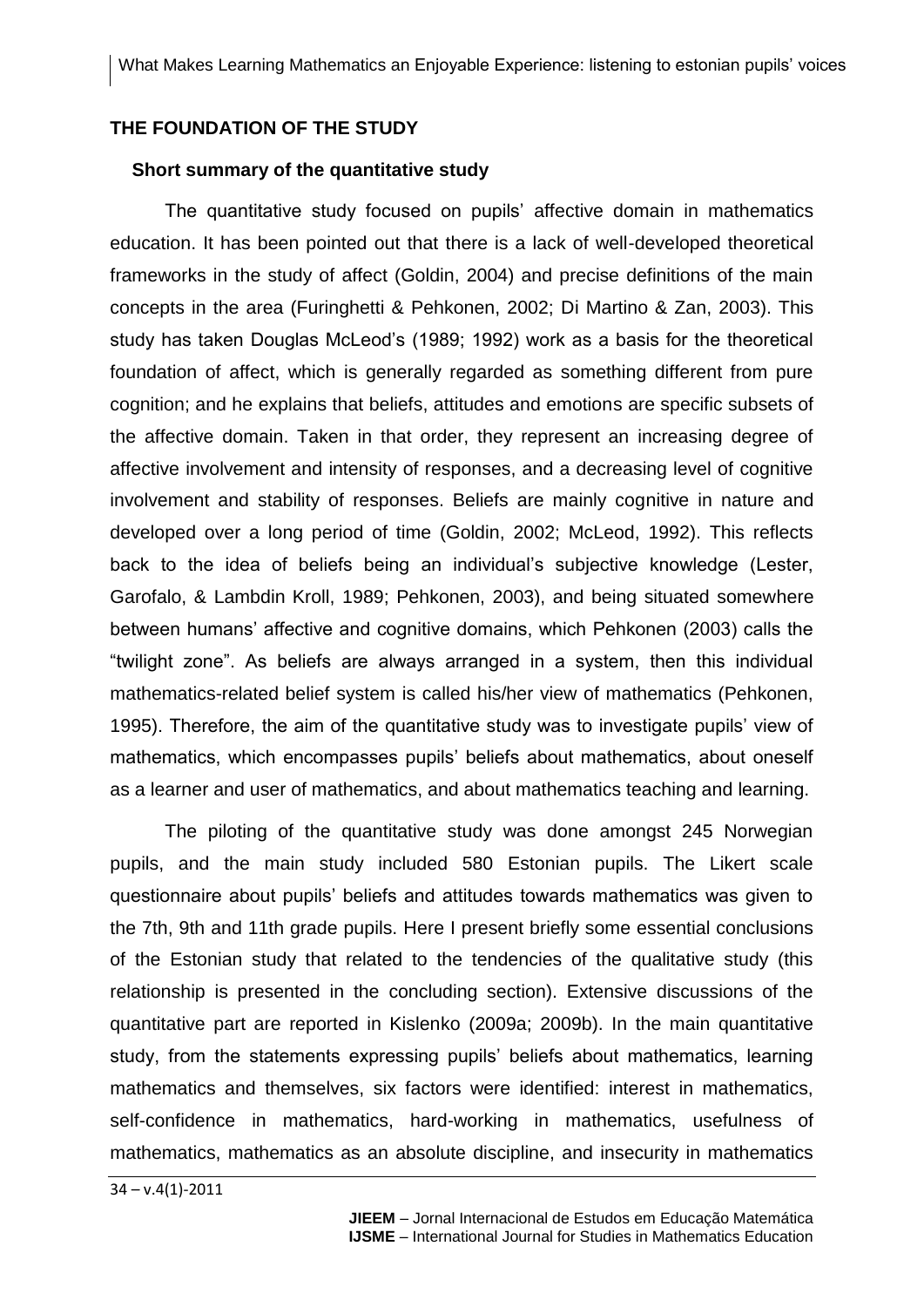lessons. From there the results of three factors (interest, self-confidence and insecurity) are considered important for this paper. Out of all respondents 54% agreed that mathematics is exciting and interesting, and 37% answered that mathematics is boring. More than 20% of respondents did not provide consistent answers relating to this factor, and approximately 8% agreed with both of the statements at the same time. Mathematics was in general considered to be difficult (71% agreement), and only 28% claimed mathematics to be easy. Considering insecurity in mathematics lessons, it appeared that almost 40% of pupils were often or very often afraid of making mistakes when doing mathematics, and 22% were afraid to show their teacher that they do not understand mathematical problems (Kislenko, 2009b).

#### **Literature review**

Elena Nardi and Susan Steward investigated quiet disaffection in the mathematics classroom, and they were able to detect several factors that make mathematics enjoyable or unpleasant for pupils (Nardi & Steward, 2002; 2003). Three components - the nature of the classroom activities, preferred ways of working, and the structures that organize learning – were pointed out as reinforcing the interest of mathematics. Firstly, pupils liked practical activities to which they could relate. The 'fun' activities could be games, puzzles, practical projects and investigations. Secondly, working together and having a reasonable working tempo in the lesson in order to gain a deeper understanding of the content were also preferred by the respondents. The third component concerned different ability groups in learning mathematics, which were not favoured by the respondents (Nardi & Steward, 2002). From the opposite view, when exploring disaffection in the mathematics classroom, five characteristics were detected: tedium, isolation, rote learning, elitism, and depersonalisation. Shortly, the negative view towards learning mathematics was related to, first, disliking irrelevant, trivial, and repetitive tasks, all of which make mathematics learning boring, and secondly having too little opportunity to work with peers. Moreover, experiencing mathematics as a set of rules and mindless task completion activity; perceiving mathematics as a demanding subject in which only exceptional people can succeed; and having a learning environment that does not take their individual needs into account were also disapproved. What pupils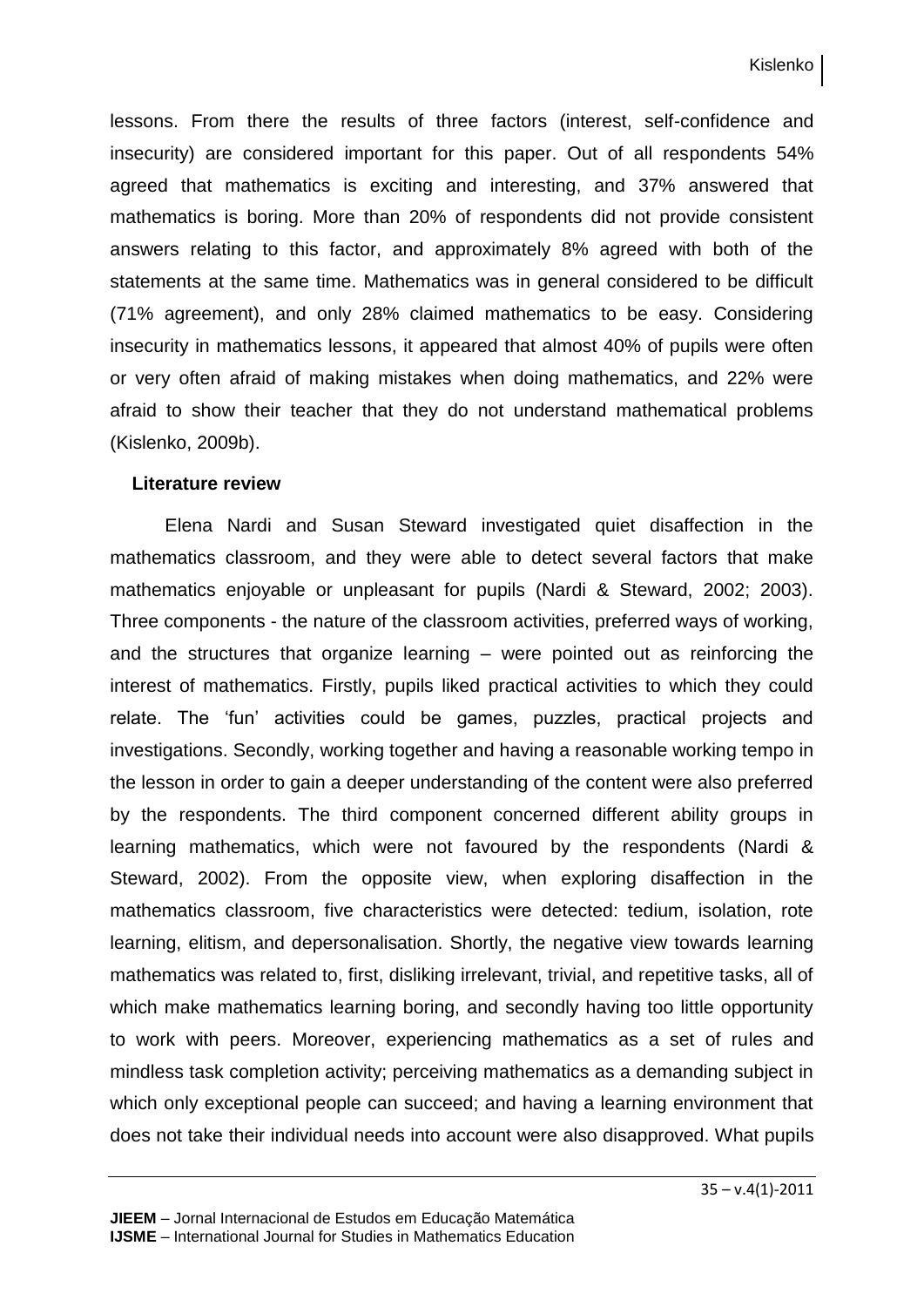actually want is 'relevance, excitement, variety and challenge', and 'deeper, more essential understanding' when learning mathematics (Nardi & Steward, 2003, p. 352, 355). The importance to students of practical and real-life related activities, as well as promoting understanding, was also evident from the study carried out by Khoh, Om P, and Yee (1999) amongst Singaporean junior college, polytechnics, and university students, whose attitudes towards mathematics were investigated. Their research suggested two ideas for encouraging students' enjoyment towards mathematics. First, students would like to have more real applications of mathematics that were related to either their future work or to other subject areas. Secondly, the assessment should focus on the understanding of concepts and thinking skills rather than an ability to score high marks through repeated practice and standard questions (Khoh et al., 1999).

There is some consistency in the conclusions of studies on pupils and student teachers, which focus on the positive and negative experiences in mathematics, based on the three following studies: the survey on 13 and 17 years old pupils by Berger (2000), the interviews with fifth grade pupils by Stodolsky, Salk, & Glaessner (1991), and student teachers' essays by Hoskonen (2007). The aspects of liking were related to ability, i.e. mathematics being easy, and being successful in mathematics (Hoskonen, 2007; Stodolsky et al., 1991). Stodolsky et al. (1991) included certain activities that were considered fun, and interesting content to this list. The respondents in Berger's (2000) study specified the content to geometry as something they had a good experience with. Both Berger (2000) and Hoskonen (2007) emphasized the development of logical thinking, and the latter mentioned also the beauty of the challenge and puzzling over the problems. As expected, some of the opinions about negative experiences in mathematics were the simple converse of the positive experiences. For example, Stodolsky et al. (1991) concluded that pupils disliked the times when they felt mathematics was too difficult and they did not succeed in mathematics. Occasionally, both content and activity in the lesson were considered boring (Stodolsky et al., 1991). The activities in the lessons are related to the teaching methods that in turn are related to the teacher. It was evident that most of the reasons for disliking mathematics in the studies by Berger (2000) and Hoskonen (2007) were explicitly related to the teacher and his/her behaviour and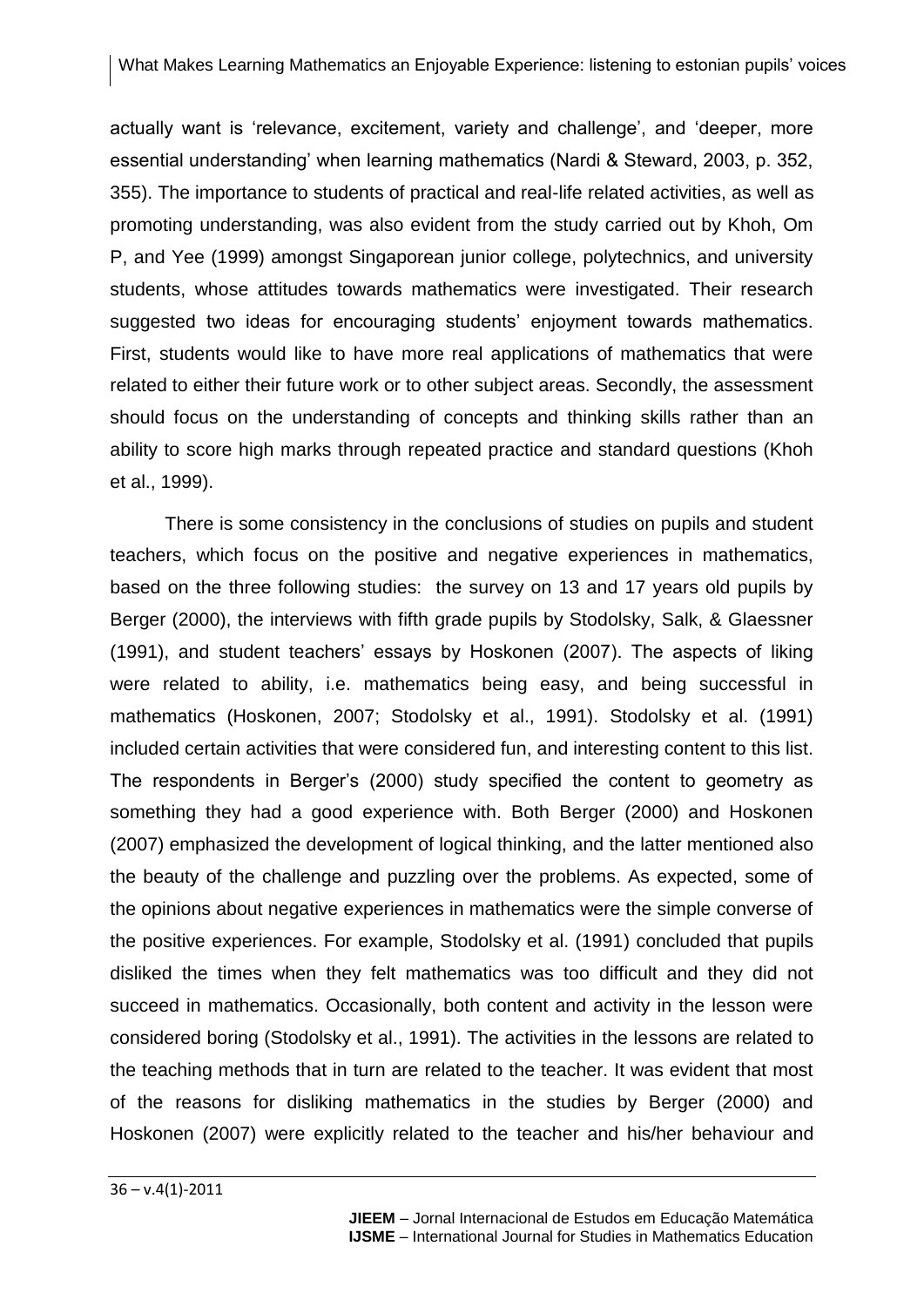way of teaching. For example, being set tests that were too difficult and being given too much homework were negative considerations (Berger, 2000). Also, it was disliked when the pace of teaching is too fast (Berger, 2000; Hoskonen, 2007) or too slow, or when the teacher only gives routine tasks in the lessons, behaves badly or discourteously, e.g. jeering at pupils' mistakes, and displays insufficient didactical and mathematical competencies (Hoskonen, 2007). Kirsti Hoskonen (2007) concluded this point by saying:

> *Mathematics itself is not negative. Students join negative experiences into their teachers and their actions. […] Even the pupils in the lower secondary school have missed a teacher who has authority and who can present mathematics in a coherent and meaningful way. (p. 254)*

She added that most of the pupils revealed negative experiences about only one specific teacher, and their attitude changed when they had another teacher.

Such findings, when considering pupils' attitudes toward mathematics, lead to questions such as 'how influential is the teacher?' and 'how much difference does the teacher make?' The findings of previous research suggest that the answers to these are that the teacher is very influential and makes a lot of difference. An explanation for these findings is that pupils' classroom experience is very important in the formation of their beliefs about and attitudes towards mathematics (Pehkonen, 1995; Schoenfeld, 1992; Thompson, 1992). Further, pupils' classroom experience is directly linked to the teacher. Nardi and Steward (2002) explicitly state that the teacher affects pupils' enjoyment in any subject, and particularly in mathematics.

With these considerations in mind it is reasonable to assume that as the teacher makes a difference then it would be valuable to clarify the characteristics of teachers and teaching that might promote pupils' enjoyment in mathematics. Numerous studies have tried to suggest a number of aspects that teachers might consider for making the mathematics lesson more likable for pupils. These aspects can be found in the research studies about good mathematics teaching as well as in studies that investigate pupils', university students' and student teachers' beliefs about mathematics in general. Therefore, the aim at the outset of the study reported in this paper is to gain an overview of the components of teaching that pupils would like to experience in mathematics classrooms, to which other researchers have drawn attention.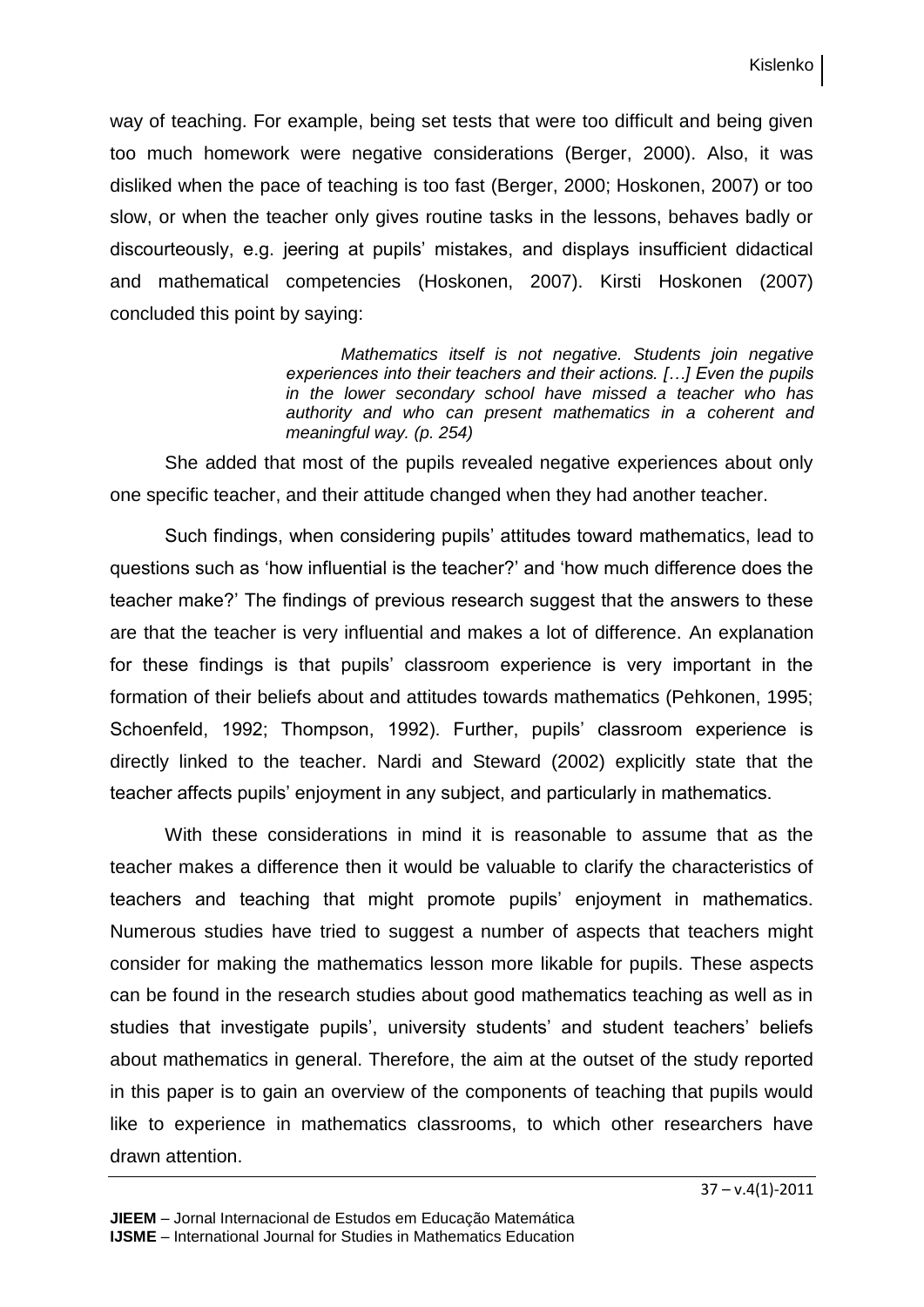I start with the research on pupils' beliefs. While investigating confidence in mathematics classrooms Leone Burton (2004) asked pupils to express their opinions about what teachers should and should not do to encourage an environment that supports the growth of confidence. Pupils assert that the teacher should explain well, should not rush the work, should be aware of what the pupils are talking about, and should be sensitive towards the pupils who struggle to understand. Moreover, pupils preferred a relaxed classroom environment where one is not afraid to make mistakes, and the discussion and teamwork are facilitated. They disapproved when somebody is ridiculed, and made to look foolish. Lessons are not enjoyed when pupils fail to understand, and when the activity is only repetitive and not applicable (Burton, 2004). These aspects are similar to those pointed out in the study by Nardi and Steward (2003) where English pupils stated the expectations about the teacher. The teacher is expected to be friendly and open to pupils' questions; to give positive feedback and praise; to explain clearly and in different ways; and to use concrete examples and tasks that are useful, enjoyable and to which they can relate. Similar to the respondents from Burton's study (2004) pupils disliked to work in the atmosphere of fear and humiliation, and to be put down (Nardi & Steward, 2003). Murphy, Delli, and Edwards (2004) looked for similarities among the views of 'the good teacher' held by second-grade pupils, pre-service teachers, and in-service teachers. Briefly, they concluded that a good teacher is caring, patient, not boring, polite and organized.

Singaporean college students emphasized the notion 'interesting' when giving suggestions for teaching (Khoh *et al.*, 1999). They recommended their lecturers to make the lectures more interesting; to challenge students with more interesting "situation" questions; to use visual aids or other interesting teaching approaches. Proceeding at slower pace, providing more examples, and including history of the development of the topic were also favoured (Khoh *et al.*, 1999).

The studies by Grevholm (2007) and Schuck (1996) exposed student teachers' descriptions of a good teacher and good teaching, and several categories of the answers overlapped. The first characteristics could be called personal qualities. Sandra Schuck (1996) pointed out being supportive, holding positive attitudes and having good communication skills, and Barbro Grevholm (2007) added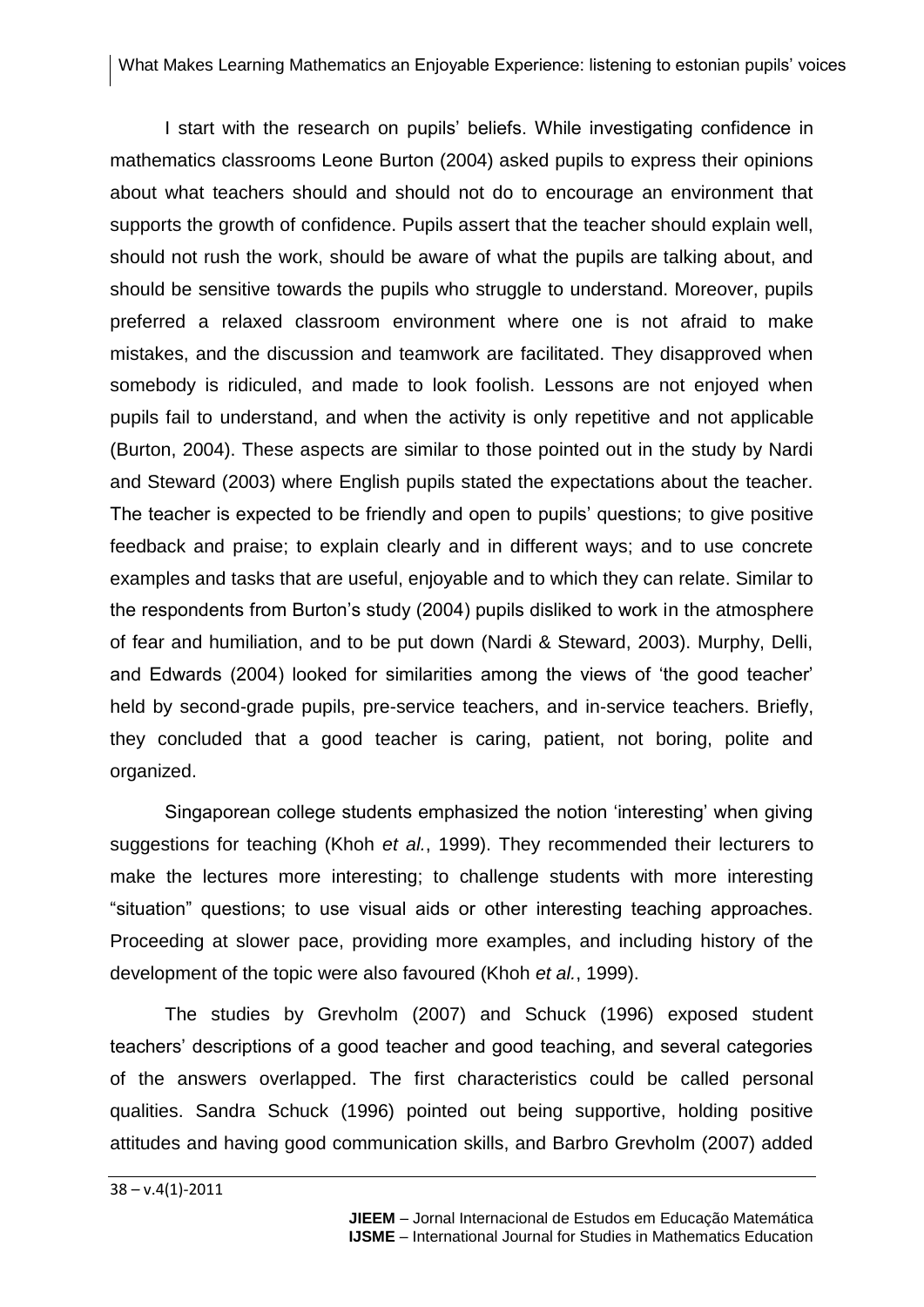qualities such as being calm, fair, understanding, humorous, sharp, funny and engaged. The teacher's ability to support and motivate (Grevholm, 2007) as well as in using a variety of teaching methods and possessing good management skills (Schuck, 1996) were also mentioned. Two other classifications were involved, namely, the teacher's mathematical subject knowledge and the teacher's pedagogical content knowledge. The teacher is supposed to have knowledge in mathematics, should explain well, and be interested in mathematics. From the pedagogical perspective, the teacher is recommended to come down to the level of the pupils, to invent new ways of explaining if the first explanation was unsuccessful (Grevholm, 2007), to use practical methods of teaching, to illustrate the relevance of mathematics and to make sure that mathematics lessons are enjoyable (Schuck, 1996).

Concluding, based on the previous overview of different studies investigating different groups of people (pupils, students and student teachers) several similarities could be found. One of the important outcomes of this research overview was an understanding that often when a characteristic was considered likable its opposite side was considered dislikeable. For example, pupils liked practical activities that they could relate to and find relevant, but disliked irrelevant, decontextualised tasks that they found hard to relate to (Nardi & Steward, 2002; 2003). One of the important outcomes of this research overview was an understanding that often a characteristic that was considered likable its opposite side was considered dislikeable. For example, pupils liked practical activities to which they could relate to, and disliked irrelevant tasks (Nardi & Steward, 2002; 2003). Secondly, the likable and dislikeable characteristics of mathematics and mathematics teachers overlapped in many studies in different cohorts and countries. To summarise, the main points are: for interesting and enjoyable learning of mathematics teaching of mathematics should include teaching for understanding. This hinges on practical activities and relating mathematics to real life, and challenging and non-repetitive tasks. At same time the choice of tasks should be sensitive to pupils, meaning that pupils' individual needs would be taken into account. The purpose of this present report, based on an analysis of the study on Estonian pupils' beliefs, is to expose these factors in the Estonian context.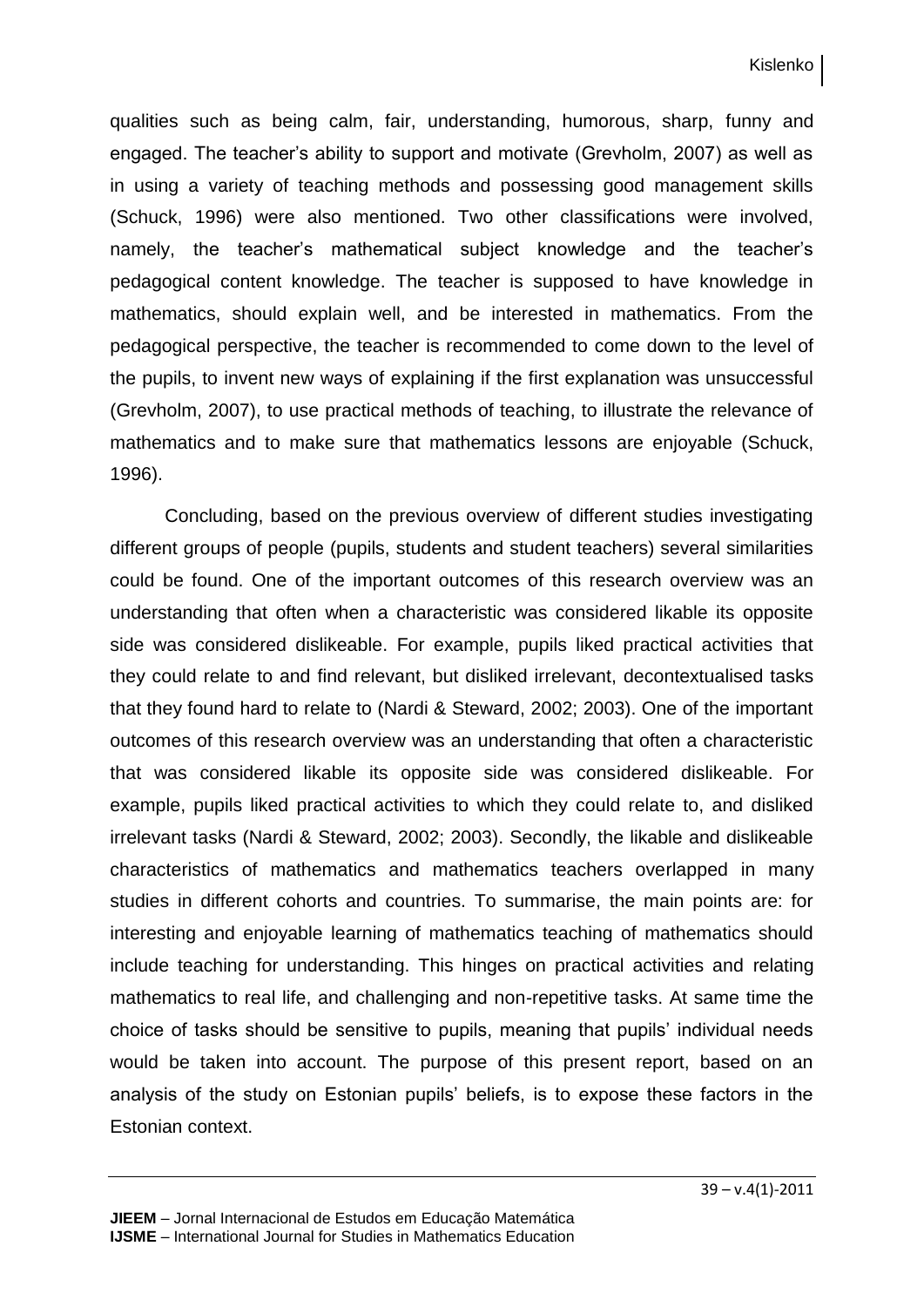## **METHODOLOGY**

Twenty two individual interviews and one group interview (including two respondents due to some practical reasons) were conducted. Among these interviews 6 were with 7th grade pupils (13/14 years of age), 11 with 9th grade pupils (15/16 years of age), and 7 with 11th grade pupils (17/18 years of age). The interviews (see Appendix A) were semi-structured. All the interviews were audiorecorded and transcribed. The respondents of individual interviews were named from 'R1' to 'R22', and 'R23B' and 'R23G' denote the participants of the group interview.

Data were analysed using a process referred to as content analysis, which aims 'to obtain descriptive information about a topic' (Fraenkel & Wallen, 2006, p. 485). This was chosen because it fitted well with the purpose of the study. One approach to content analysis is to start with the previously determined categories (Fraenkel & Wallen, 2006). These previously defined categories were the six factors extracted in the quantitative part of the study that illustrated pupils' beliefs about mathematics, its teaching and learning (see discussion above). Thus, the intention of the analysis was to explore issues in relation to these categories in order to gain a deeper understanding of the reasons and explanations for these characteristics of pupils' beliefs.

First, all the interviews were transcribed and translated into English, and then analysed. When I was not sure about some ideas or notions I went back to the original language i.e. Estonian, and checked the translation. Secondly, taking into account the six pre-determined categories, within each different theme could be identified. Some independent themes that did not belong to any of the six categories were also noted, for example, 'the teacher'. There were statements that could also be identified in several categories or themes. For example, the claim 'Mathematics is something you need in life' was assigned to the category 'usefulness' as well as to the so-called independent theme 'the definition of mathematics'. This paper uses mainly two themes: the independent theme 'the teacher' and 'enjoyment' under the 'interest' category. There were five specific sections: 'liking mathematics', 'disliking mathematics', 'influence of the teacher', 'liking the teacher', and 'disliking the teacher' that relate to the aim and the research questions, upon which this paper focuses.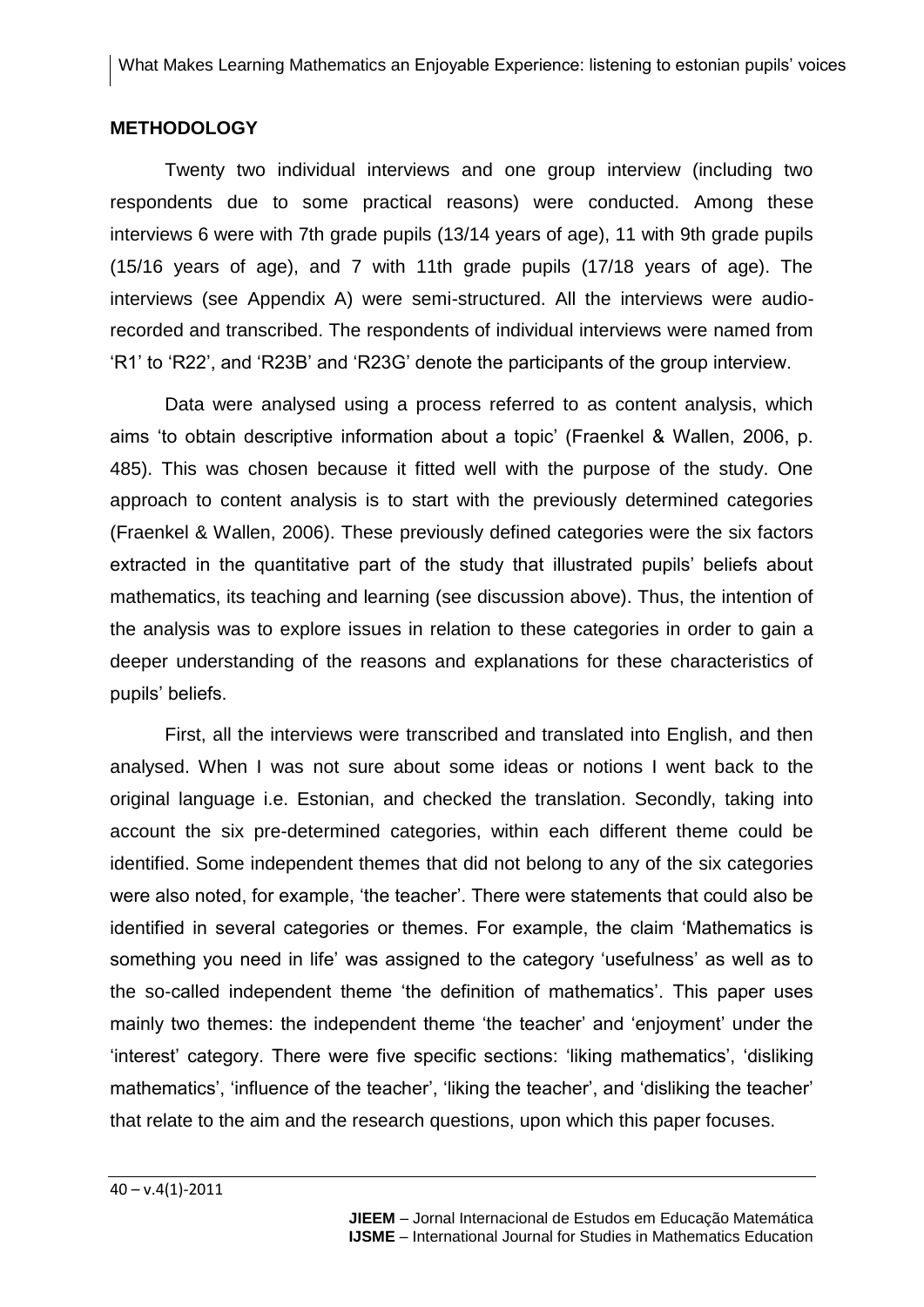In the following part, the results in all five sections are presented together with the examples from pupils' interviews. At the end of the part, a table summarising the sections is provided (see Table 1) using the pupils' wording to exemplify the principal issues that are exposed.

## **RESULTS**

*Characteristics of the liking of mathematics – 'What are the reasons for liking/disliking mathematics?'*

## What are the reasons for liking mathematics?

In general, there appeared to be four major arguments for liking mathematics pointed out directly: enjoying mathematical reasoning when doing mathematics, the teacher, the content, the aspect of ability, which included notions 'easy', 'can do', and 'understand'; and three distinct arguments: a favour of natural sciences in general, one's mood at the moment, and the usefulness of the subject. Mathematical reasoning, including solving process and figuring things out was mentioned several times as one of the interesting aspects in mathematics. R19 pointed out that 'It is interesting as well, the solving process. The solving process is more interesting than the answer itself', and R23B backed up by saying, '*[I like]* the most maybe when you take an exercise and use some other method for solving, and you get the right answer'. Figuring things out was mentioned twice, first, by R9 who said, 'It *[mathematics]* is not boring as you can figure things out and think logically. It is interesting', and secondly, R23G liked to apply something to somewhere and to get an answer. For example, R23G said:

> *I like these sides of mathematics where a certain system or a thing is, and you just do it and it works out altogether. […] It is nice to solve text exercises; I like these automatic procedures where you can feel yourself as a fish in the water. You determine the x-s and the rules and play around with them, and you get the answer, and then it feels good. (R23G)*

Solving processes that were related to specific activities (like inserting numbers in the formulas and getting the answers (R6); drawing something beautiful, for example, a cubic graph (R18)) or themes (such as word problems that 'are liferelated and interesting' (R20)) were detected three times. A more philosophical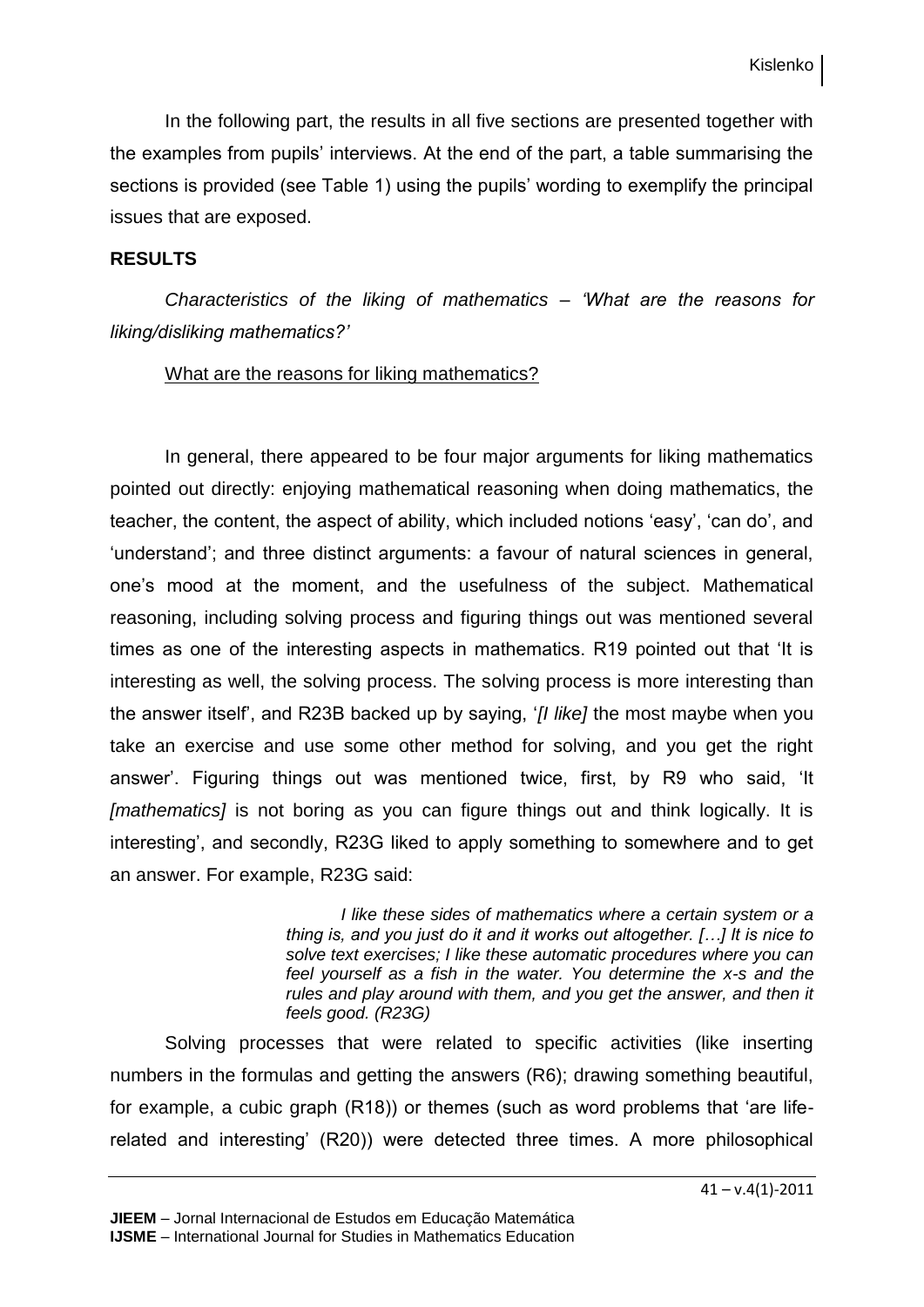perspective was presented by R5 who liked 'the thinking that when I do mathematics my mind develops'. Moreover, R6 enjoyed seeing the connections between things, how everything evolves, and how the formulas have been made up.

The influence of two factors, the teacher and the specific content of mathematics, was obvious from the answers (the importance of the teacher is discussed thoroughly in the following sections). Four respondents explicitly mentioned that the liking of mathematics depends on the content of mathematics (R9, R15, R16, and R23G), and only one pupil explicitly said that the teacher does not influence his view towards mathematics, including the liking of it.

The aspect of ability proved to be a popular answer. There were three terms used: 'mathematics is easy', 'I can do mathematics', and 'I understand', and in some answers these three intertwined. For example, R16 pointed out, 'I think it depends on the easiness of the subject, how easy it is for you', and R6 also claimed that she likes it when she 'understands it is easy'. There were six pupils who noted that they like it when they 'can do' mathematics (R7, R10, R11, R14, R15, and R21). Five respondents mentioned the importance of understanding. Respondents R17, R23G and R23B directly claimed that when they understand they like mathematics. R19 added the liking of sharing the knowledge with others by answering the question 'do you enjoy working with mathematics?' with words 'Yes. If there is something that I understand easily, and there are others who cannot understand so easily, and when I explain this to them'. Respondent R13 took it all together (thinking, understanding, solving, and finding an answer) using a logical sequence by saying, '[I like mathematics] when I understand something. If there is a heavy theme and you think, and you understand, and then you solve exercises, and then you get the right answer.'

There were three particular reasons mentioned for liking mathematics. First, respondent R21 claimed to like mathematics as a part of natural sciences which she liked; secondly, one's mood at the specific moment might influence one's liking of mathematics (R16); and, thirdly, the necessity of mathematics, i.e. when one needs mathematics, then one likes it as well (R18).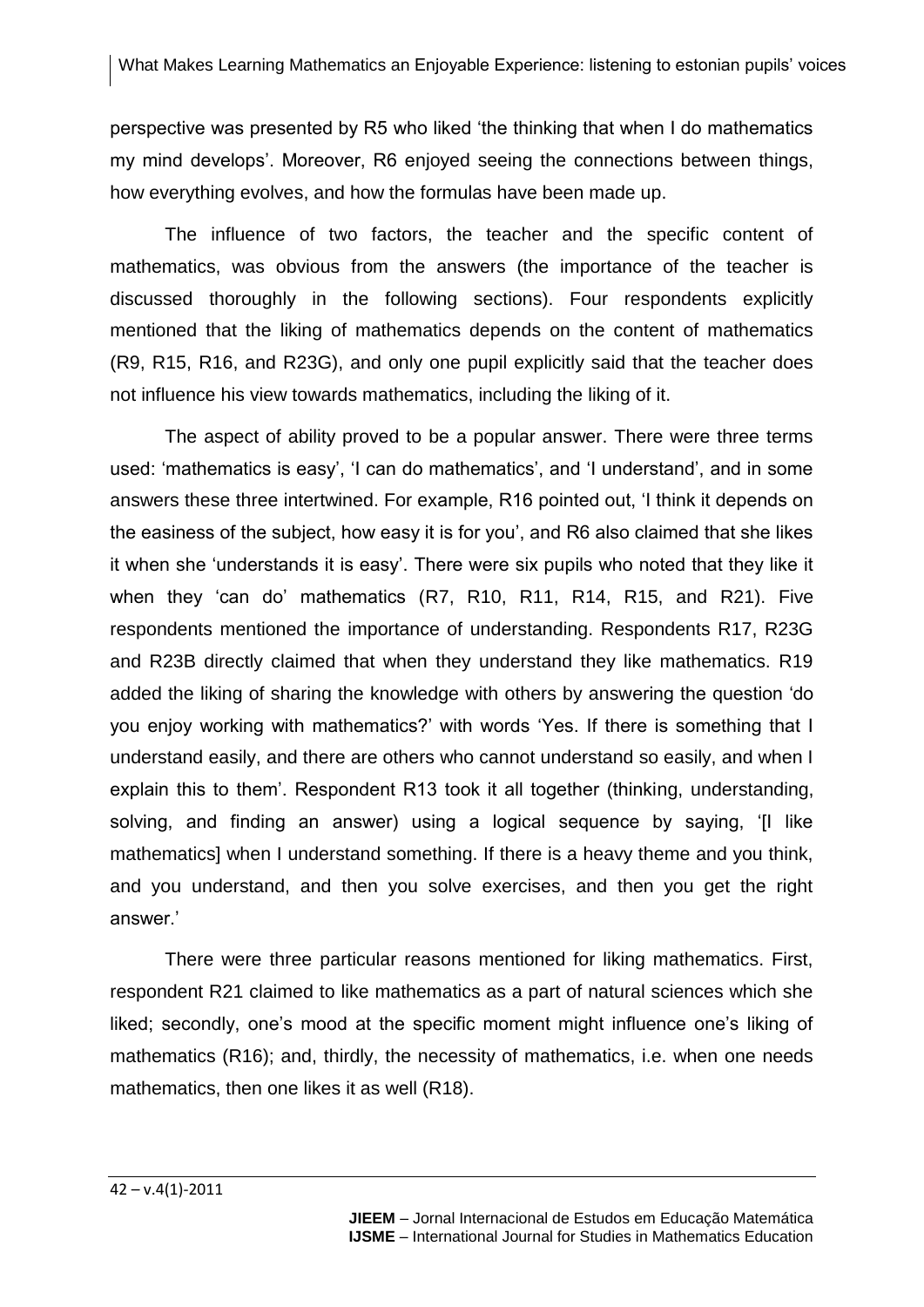## What are the reasons for disliking mathematics?

There was a strong correspondence between the arguments about what is liked and what is disliked in mathematics. Similarly with liking, four major groups of reasons appeared: disliking certain processes in mathematics, the teacher, the content, including specific themes, the aspect of inability, including notions 'difficult', 'cannot do', and 'do not understand'; and a list of so called external factors, which were not directly related to what is happening in the mathematics lessons.

Memorizing formulas without having a proof (not having an understanding of where it is coming from) was disliked by the respondent R18. R23B supported this by saying, '*[…]* the worst is that we don't get enough explanations why things work as they do, are what they are'. To the question 'what is exciting?' respondent R18 answered:

> *If you learn the structure of the cell in biology you can relate it more [to the real life]. Then it is more interesting and you are curios to know. It never happened in mathematics, I am not interested at all how a line is presented in the graph. (R18)*

Therefore, it seems that a meaningful learning experience, including deeper understanding of where a certain mathematical theme or a concept is coming from, how it is fitting into the wider picture of mathematical knowledge, and how it is related to and used in a real-life situation, would be the characteristic of liking mathematics when learning it. Drill and practice as a process was mentioned twice as R7 pointed out that too much calculation is boring, and R23B added routine exercises. Respondent R13 found it displeasing when there is an answer given and one has to check it, especially when dealing with decimal fractions. She explained:

> *If you know the answer and you have to explore the solution, and then the number [answer] is less than zero, like zero point something, and it does not come out. It is very unpleasant. (R13)*

Respondents R9 and R15 generally said that disliking the subject depends on the content. Unit transposition as well as getting an answer in the form of a fraction was disliked by R5, because she believed that if the answer is in fractional form then it is quite probably wrong, or in other words, that most answers in mathematics are supposed to be whole numbers. Respondent R20 related the concept 'difficult' to the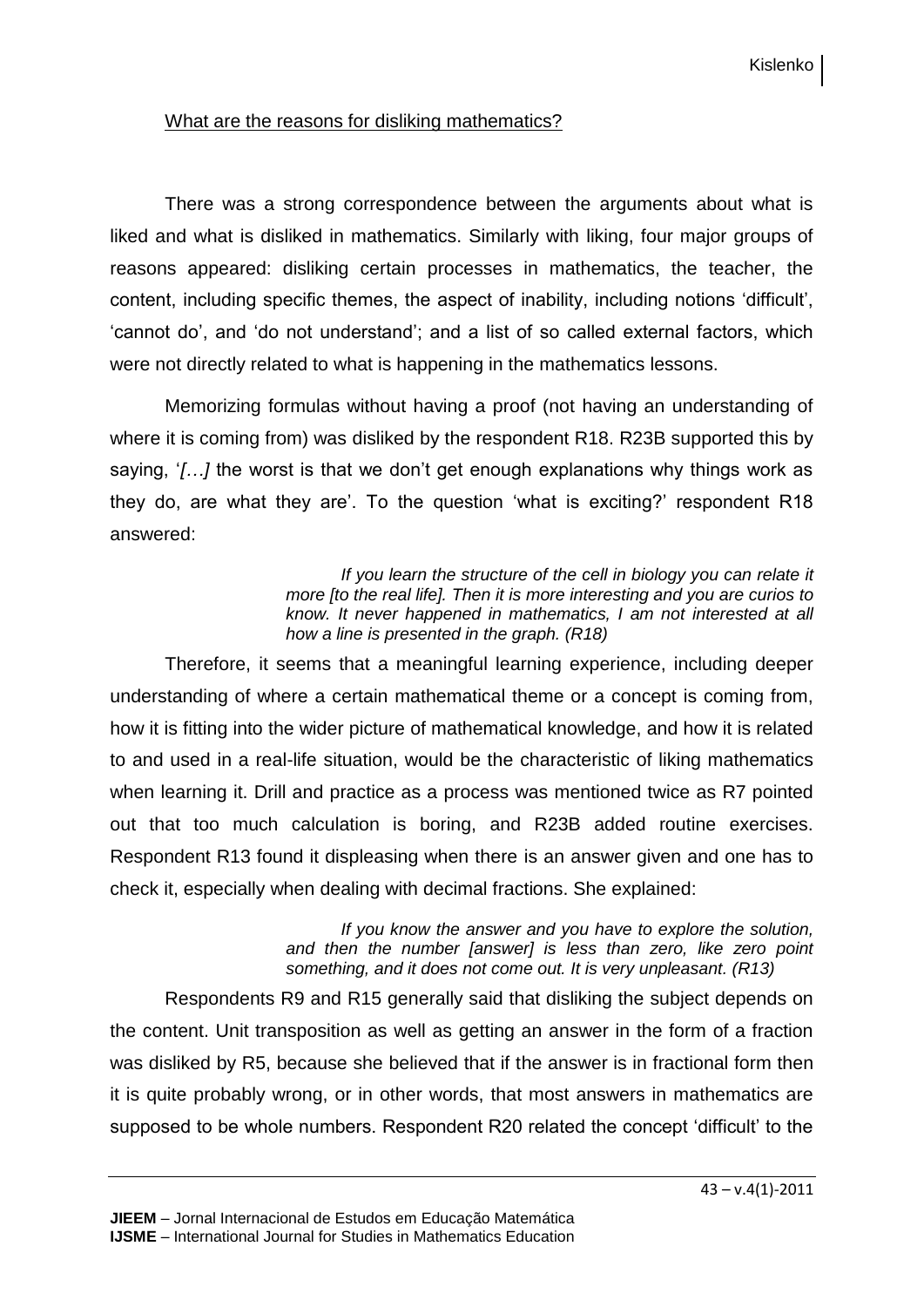concepts 'boring' and 'useless', claiming that: 'Inequalities are difficult. These are boring and I don't like them.' And to the question 'why?' he answered:

> *I don't know, these are only numbers there. This kind of thing gives nothing to anybody. You don't need this kind of thing when you are forty. (R20)*

The overall content in mathematics taught at school is claimed to be insufficient for comprehending its real importance in solving problems in life (R18 and R23B). Respondent R18 explained:

> [...] this mathematics [school mathematics] is too little to bring *it to the real life. If you use a cubic equation for calculating a profit of the company then it is actually so unreal. Or when the girl has to swim across the river using a certain angle then it is definitely not a realistic exercise. In this sense, it is just impossible at the moment in mathematics to make it very believable to us. It would leave a very fake impression to us, which is even worse. (R18)*

To summarise, the reasons for disliking certain themes in mathematics were related to difficulty, uselessness in a longer perspective, being too superficial for real life applications, and getting an answer that is in contradiction to the idea of the right, meaning whole number, answer.

Correspondingly with the relationship between 'I am able to' and 'I like it', a relationship could be found between 'I am not able to' and 'I don't like it'. Seven respondents explicitly claimed that disinterest towards mathematics is related to the view of not being capable in mathematics. Respondent R9 noted, 'As it is not my stronger side then I obviously don't like it very much', and R10 offered support for this view:

> *I know I liked it in elementary school because there you have a calculation – plus and minus – these were my favourites. But now the thing is so complicated that I don't understand anything. (R10)*

The difficulty aspect was mentioned twice (R20 and R23G), and difficulty together with lack of understanding twice (R10 (see above) and also R11). When asking about classmates attitudes R17 claimed that 'The ones who can do it they do *[think]* normally *[about mathematics]*, and who have hard times they don't like it too much'. The importance of understanding for learning in general to be enjoyable was noted by R22 when saying, 'I understand nothing in biology, and I think it is boring. The same is with Russian but I know I have to learn Russian'.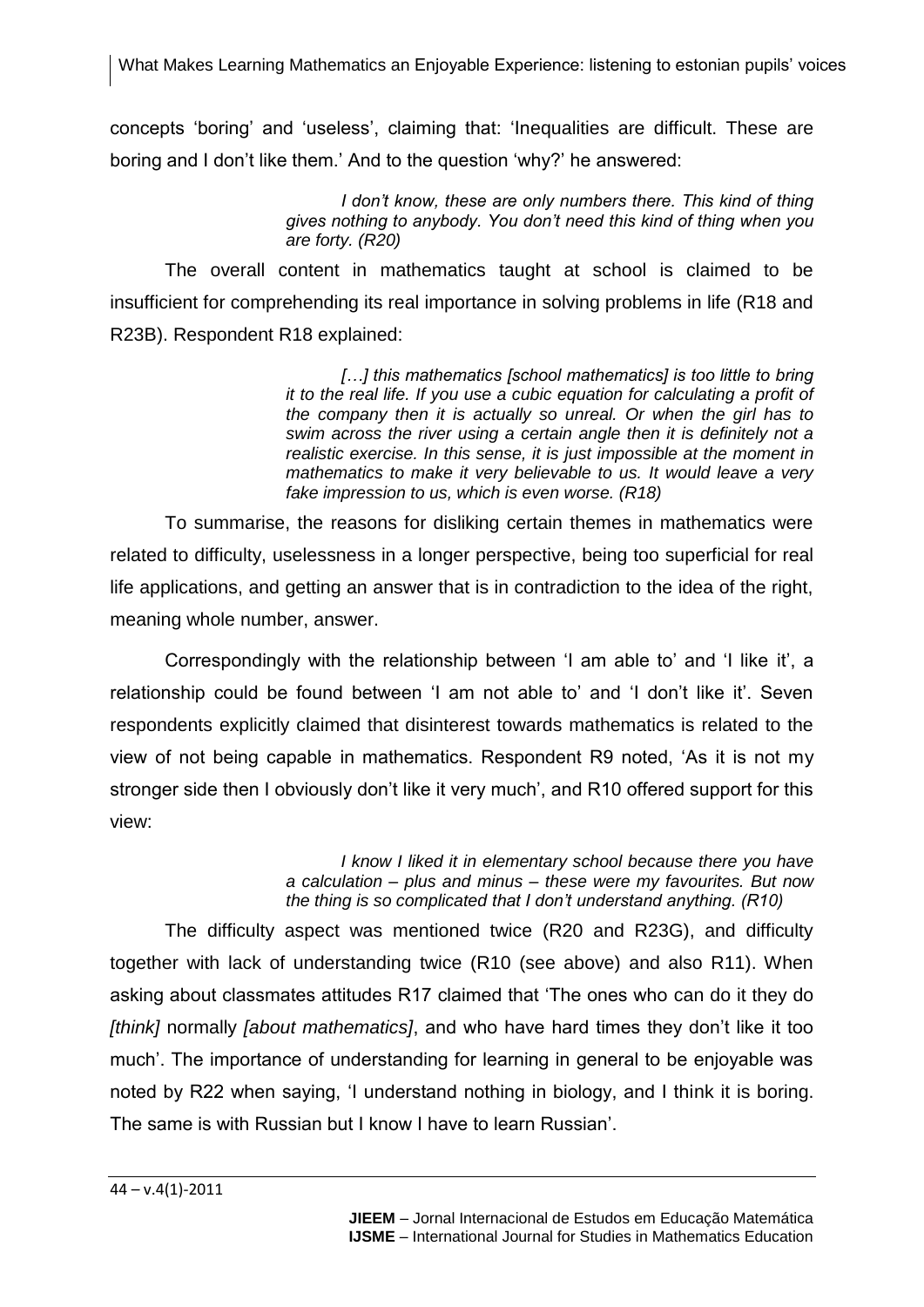Several external factors that are not directly related to the activities in the mathematics classroom were given as reasons for disliking mathematics. First, the curriculum that is overloaded and does not leave the time for more interesting teaching approaches (R23G). Secondly, mathematics was disliked as a part of natural sciences that were disliked in general (R1) (the same reason appeared in liking as well), and because of the fact that other subjects are more interesting (R18). Thirdly, respondent R12 claimed that too much of the 'personal night life' made mathematics boring for him, which can be interpreted as having other interests in life. Interestingly, one respondent (R1) pointed out that mathematics does not have to be interesting as it has another purpose, which is enlarging thinking. R1 explained:

> *I think history is interesting but mathematics is not so interesting, it is for enlarging the thinking. Or the memory. Or something like this. (R1)*

*The influence of the teacher and characteristics of the likable teacher in mathematics – 'How influential is the teacher in forming pupils' opinion about mathematics? What are the characteristics that pupils like/do not like about mathematics teacher?'*

## The influence of the teacher

Only one respondent (R9) explicitly said that the teacher and his/her opinion about and attitude towards mathematics do not influence his opinion about mathematics. He said, 'No, she *[the teacher]* doesn't influence. I just am in mathematics. I do what the teacher demands and try to get it. *[I],* just, am'. Respondent R12 hesitated and claimed that the liking of the subject depends on the person, on how strong personality one has, and on how much one lets oneself be influenced.

When asked about the teacher's influence, then all the explanations to the answers 'yes', 'certainly', or 'of course' could be broadly classified into two categories, these being the teacher's personality, and the teacher's way of acting and presenting the subject in the lesson, including the emphasizing of certain processes in mathematics, which in general could be described as teaching skills.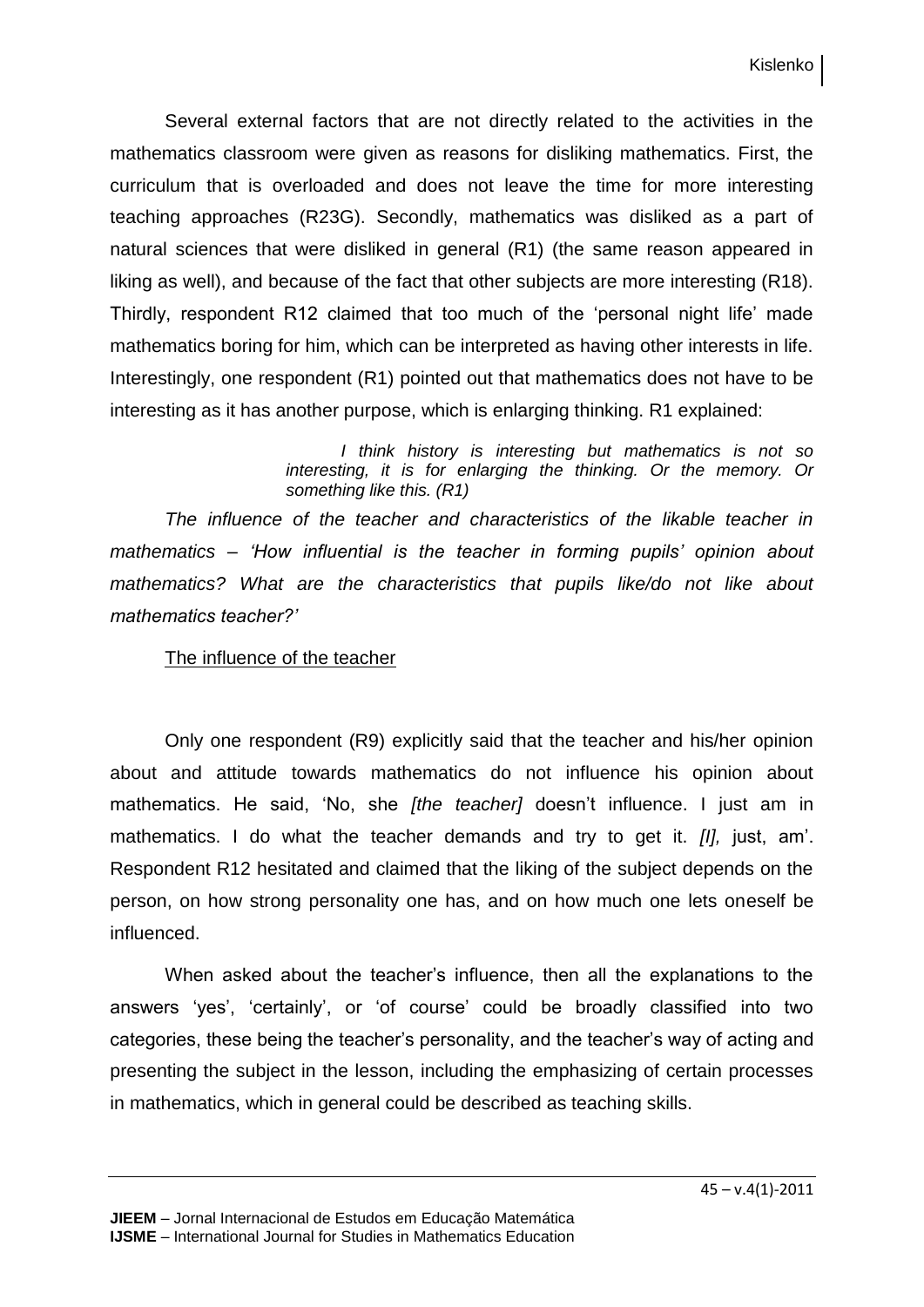Four pupils pointed out that it is the mathematics teacher's personal characteristics that form their opinion about mathematics (R4, R8, R16, and R17). R4 explained that if the teacher would be 'foolish', he would not like it. Respondent R8 emphasized (teacher) being cheery when saying:

> *If the teacher is cheerful, and I like this, then you want to go to the lesson, want to know new things. If the teacher is grumpy and having a bad mood then you start yourself to hate mathematics, don't want to go to the lesson, and mathematics relates to the mathematics teacher's bad mood, relates to bad things in general. (R8)*

Pupil R16 explained that some teachers can make the subject 'extremely unpleasant' with their way of being, and R17 supported:

> *If you for example don't like the teacher you might start to find the subject unpleasant as well. […] If you don't like the teacher's personality you don't want to go to the lesson. You start to think about mathematics, and this teacher is related to mathematics, and you might start feeling reluctant about mathematics as well. (R17)*

The last examples also confirm the thought about the teacher's influence on pupils' attendance in mathematics lessons. Thus, the teacher's personality and way of acting could be one of the reasons for dropping out in mathematics.

Other influential factors pointed out by the respondents were related to the teacher's teaching style. It was mentioned three times that the way the content is presented in the lesson has an impact on pupils (R3, R11, and R23G). R3 clarified:

> It depends on how she is presenting it all to you, doesn't it? If *the teacher talks only about school mathematics, and doesn't try to relate it to the outside world then maybe mathematics feels very boring or something. But when you do real-life related exercises, word problems about life, then, yes, I think she influences a lot. (R3)*

The teacher influences pupils' opinions by emphasizing understanding (R1) and logic (R2). R6 claimed that if the teacher would have a negative opinion about mathematics himself or herself, and he or she would not care then it would not be possible to pass the mathematics over to the pupils in such a way that it excites them also. Communication with others (R10), creating a good atmosphere (R19), motivating (R21), having deep personal interest in the subject himself or herself (R23G and R23B), and inspiring (R23G and R23B) were also mentioned to be influential factors. Respondent R20 concluded by saying, 'I think at least half depends on the teacher because the teacher can make it interesting'.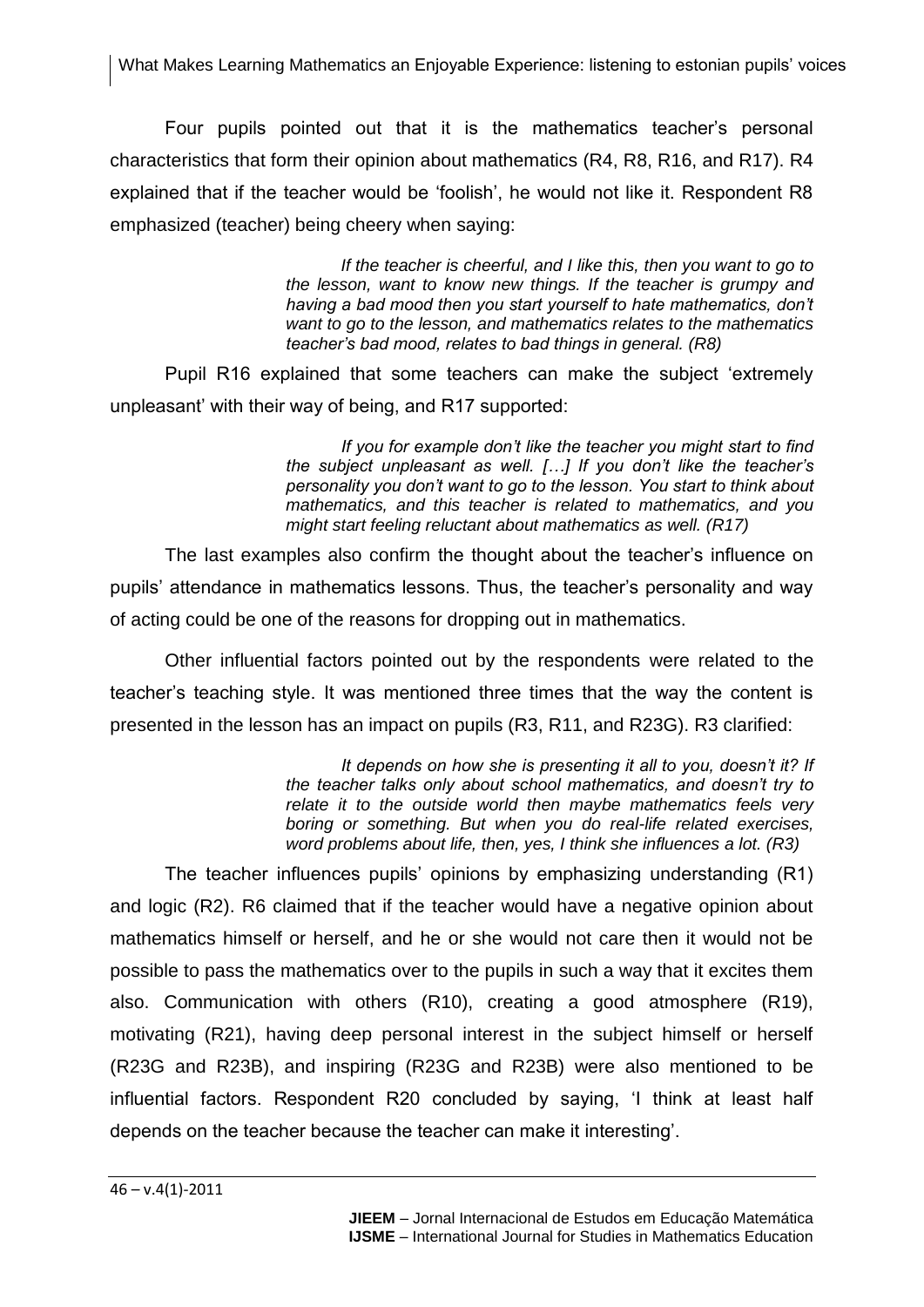## Likeable characteristics

The list of likable aspects about the mathematics teacher that pupils expressed was compiled from the answers where pupils mentioned the likable features of their own teacher, or where they said what they wished to see in the mathematics teacher. Two groups of answers could be detected, first, personal characteristics, including subgroups: polite, caring, funny, excited, professional and strict enough. And secondly, characteristics of the teaching, including subgroups: supporting, creating a good learning environment, explaining, relating to real-life, and being a reasonable evaluator.

## *Personal characteristics*

Two respondents mentioned features related to gender and age. Pupil R12 preferred to have a female teacher and R15 favoured a young teacher who is supposedly friendlier than an older one. He explained:

> *The teachers are much friendlier [compared to the teachers from his old school], there aren't too many old people. Well, only a few. The old ones are all so angry so you don't want to be with them.*

Being polite is one of the likable features of the teacher. Respondent R18 liked his teacher who was polite and apologized immediately when he noticed his impolite behaviour, and R17 claimed that it is good that the teacher does not get personal. Having a generally positive attitude towards pupils (R11) and not loosing her nerves but staying calm in the lesson (R3) was favoured as well.

Being caring was pointed out several times (R9 and R22), and so was done for understanding (R1, R18 and R19). R9 said that their teacher takes care of them like her own children in a positive way. Respondent R19 emphasized the importance of the teacher being sensitive and understanding towards pupils when saying:

> *It is good in some sense that the teacher understands that learning mathematics isn't everybody's priority. If all the teachers would think that their subject is the most important one, as it often happens, then it would not be humanly possible to go to this school. There are some more understanding teachers, like [his teacher's name], who have to ease off a bit to prevent people from dying. (R19)*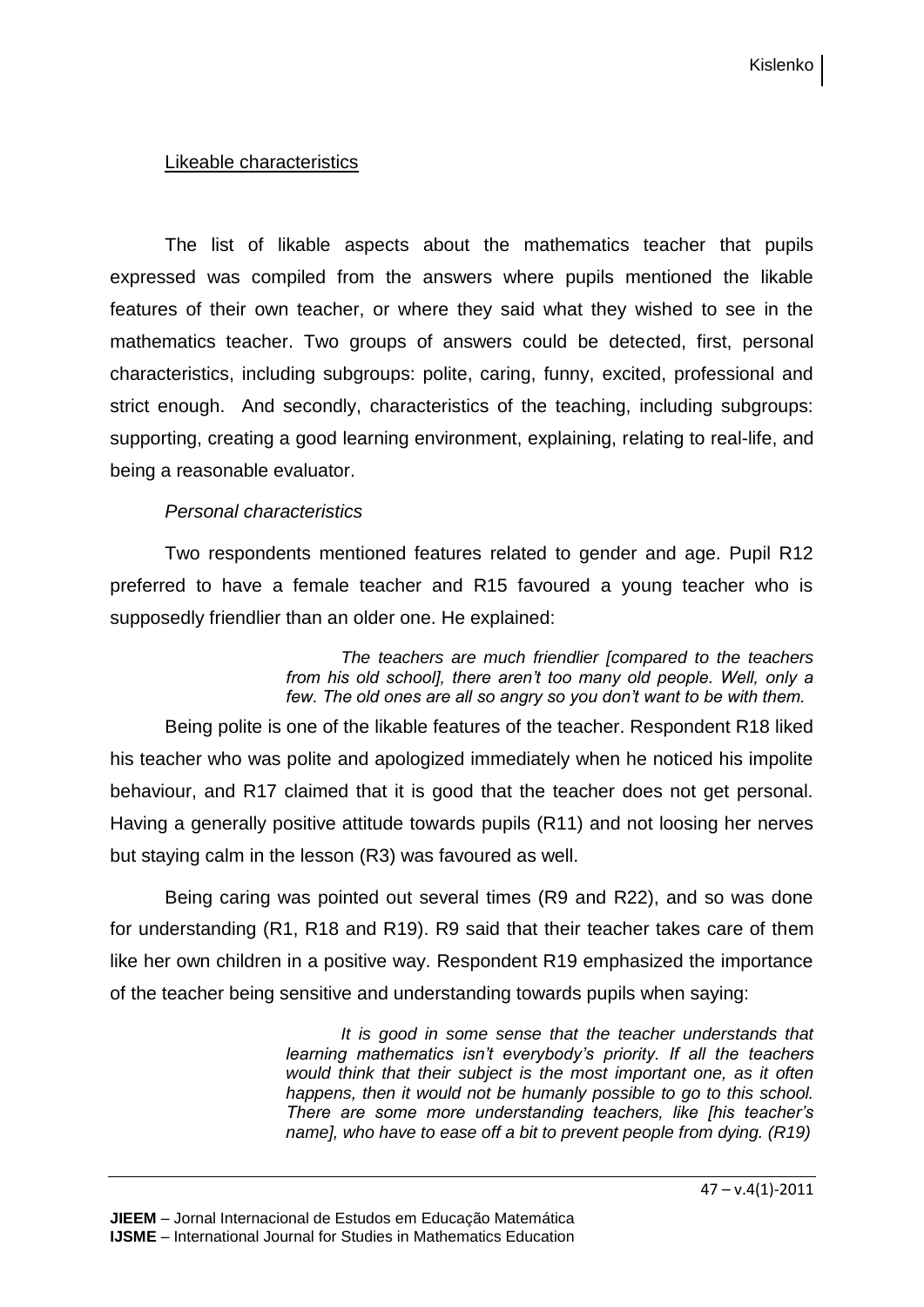The teacher should be funny (R9) and also get excited about mathematics (R21, R23G and R23B). Therefore, showing positive emotions and the enjoyment that mathematics teaching brings along was noted as likeable features of a teacher.

Pupils valued highly the professionalism of the teacher and his/her expertise in mathematics. The teacher should be wise (R2) and have a deep personal interest in mathematics as a branch of knowledge (R23G and R23B). Respondent R21 would like to have a teacher who is a professional in her field and good in her subject. Being an authority and able to solve everything correctly in a second, and being accurate at the same time, was favoured by R23G and supported by R23B.

The teacher should be able to control the situation in the classroom by being strict enough (R5 and R19) and able to discipline the pupils (R11 and R14). Respondent R11 described a situation where having a discipline could be considered as the characteristic of teaching as well as of the teacher:

> *The teacher has a strict discipline. When she talks nobody else is allowed to open his/her mouth; we listen to what she has to say. And then when one has something to say he/she raises his/her arm and speaks. […] And when somebody starts to mess around then the teacher re-establishes the discipline. (R11)*

And later she added, 'We have the best teacher ever; the best at the whole school' (R11).

## *Characteristics of teaching*

The general response from the pupil R17 was that she likes her teacher because she can teach very well, and added, 'I can cope with her very well, and I can understand her way of teaching'.

Several comments from pupils indicated that they liked when the teacher supported learning in general. The ways of working that were mentioned were, for example, the teacher wants her pupils to work properly (R9) and makes them learn (R19), the teacher has good teaching methods and she supports asking in the lesson (R2). Helping when needed (R3, R11 and R15) and having time for the pupils (R1 and R11) were also appreciated by the respondents.

The teacher was expected to create a comfortable learning environment for the pupils. It was pointed out that it is important for the teacher not to yell (R3 and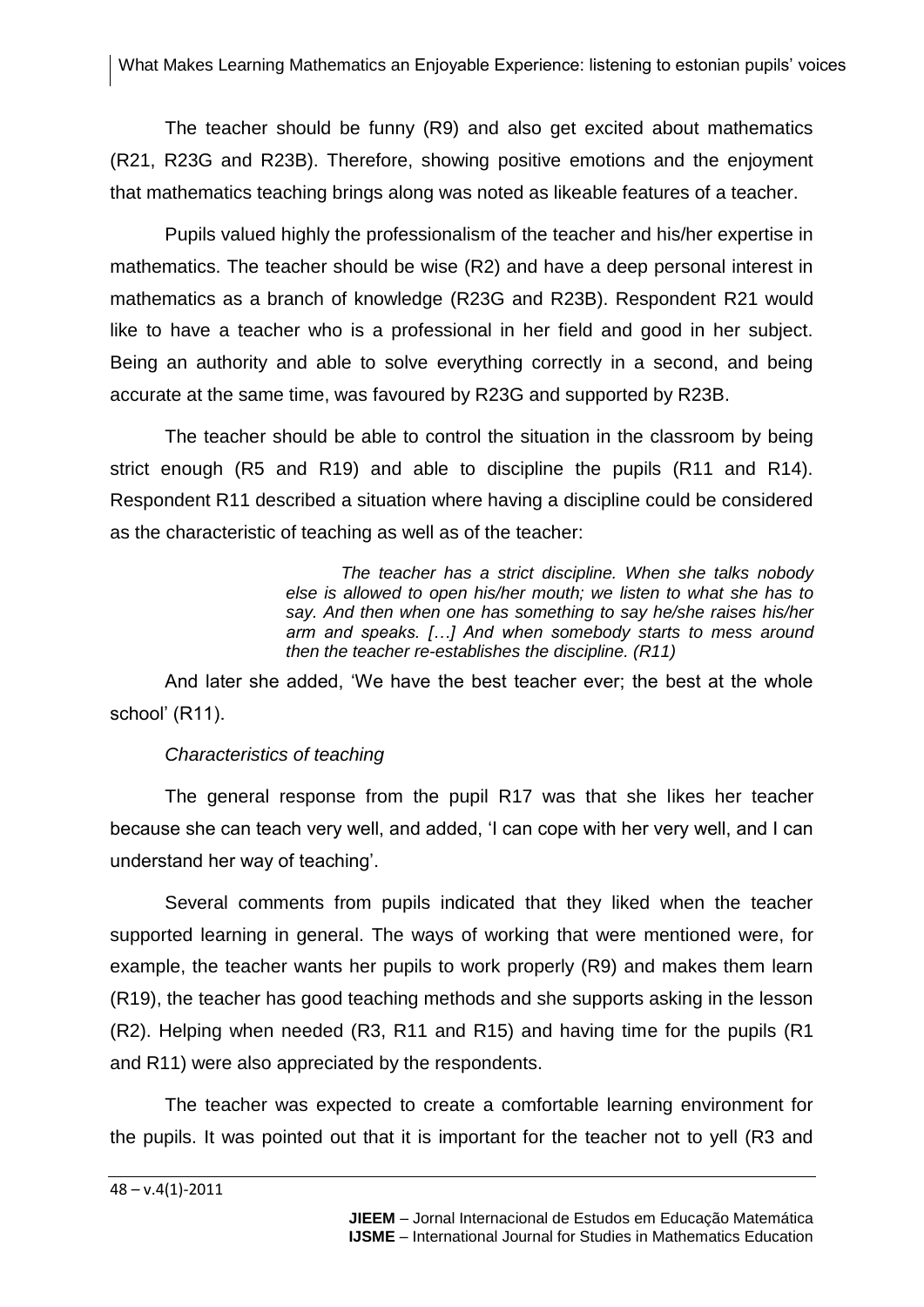R19) and scold (R9), and many respondents said that they are never afraid to ask questions from their teacher (R1, R3, R4, R5, and R9). Humour has an essential role in the lesson. The teacher who makes jokes (R9), tells humorous stories about herself/himself and life (R11), and the teacher who laughs with the pupils makes the lesson less tense; and having no tensions is liked by the pupils (R1 and R17). R17 explained:

> *We often laugh, and the teacher always laughs too. There are jokes [in the lesson]. Somebody says something strange and then the laughing period follows. Yeah, sure [I like it]. It is looser, not so tense, and not so stressing. In silence only it would eventually become negative.*

It was evident from the answers that the most important feature of a likable teacher was the ability to explain and to endorse understanding. Verbs such as 'to explain' and 'to understand' were mentioned by nine respondents. Pupils emphasised that the teacher is supposed to explain (R11), explain a lot and communicate with people (R14), explain well (R3 and R15), explain calmly until everybody understands (R1 and R5), and explain until it is clear (R4). Respondent R18 added that it is important that the teacher would make his/her subject understandable. Solving exercises together with the pupils in the lesson for better understanding was mentioned by R19. It was concluded by R21 who included the expertise in mathematics in her answer also saying that:

> *[Our teacher] is a very good teacher. She is such a professional in the subject that she makes the theme much more interesting and easily understandable. […] As she copes with it*  [mathematics] very well then she is able to deliver it very well also, *and you can understand everything very easily and fast. (R21)*

Pupils appreciate it when the teacher relates mathematics to the real life situations. It is important that the mathematics teacher talks about useful things in general (R20 and R22) and explains the usefulness of mathematics in real life (R19). Respondent R20 emphasized that the exercises, which are solved in the lesson, should be related to real life situations.

The last characteristic identified was a reasonable assessment procedure, including not checking the homework. Respondents R1 and R11 liked that their teacher never puts a bad mark when it is not necessary. It was appreciated that the teacher accepts the fact that nobody does the homework (R18), forgives when the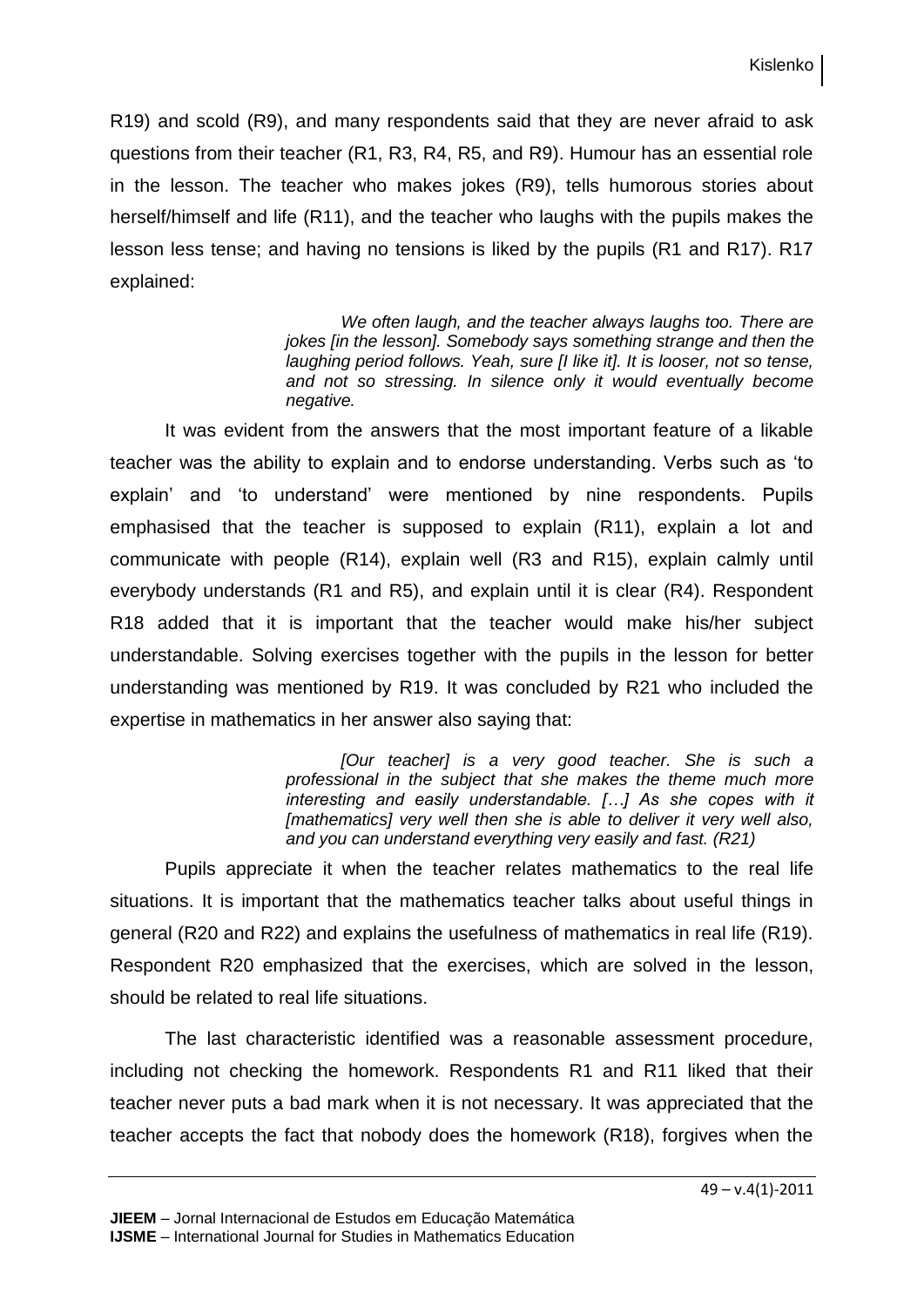homework is undone (R14), and does not check the given homework (R3 and R21). R21 explained by saying:

> *A good thing is that the teacher does not check the homework. I think it is very oppressive when they do that. The teacher says that there is an exam in the end of the year and you know yourself what kind of result you want to get there, and if you want to work hard or not, and this is where the motivation comes from. […] If you do homework because the teacher checks it then there is a big probability that you just copy it down from somebody else and you don't learn yourself. Yeah, it is pointless. (R21)*

## Dislikeable characteristics

Corresponding to the characteristics of the reasons for liking the subject, where the reasons for liking and disliking mathematics highly overlapped, the reasons for disliking the teacher were to a great extent consistent with the opposite reasons for liking the teacher. The list of features that the respondents would not like their mathematics teacher to have could in general be classified in two categories: personal characteristics and the characteristics of the teaching. The first group includes terms like angry, nervous and getting personal. The statements in the second group are misusing the voice, explaining poorly, not noticing and being aware of pupils' comprehension, and dull teaching, using only drill and practice.

## *Personal characteristics*

Respondent R14 explicitly said that the teacher should not be old or angry. Becoming easily nervous (R8 and R12) and getting personal (R8 and R10) were not favoured by the pupils either. Obviously, calling everybody with bad names without a reason and ridiculing pupils by calling them stupid were pointed out to be unacceptable behaviour noted by R8. Respondent R10 believed that his teacher had strong negative feelings towards him by saying, 'Sometimes it looks as she *[the teacher]* hates me or gibes me or something'.

*Characteristics of teaching*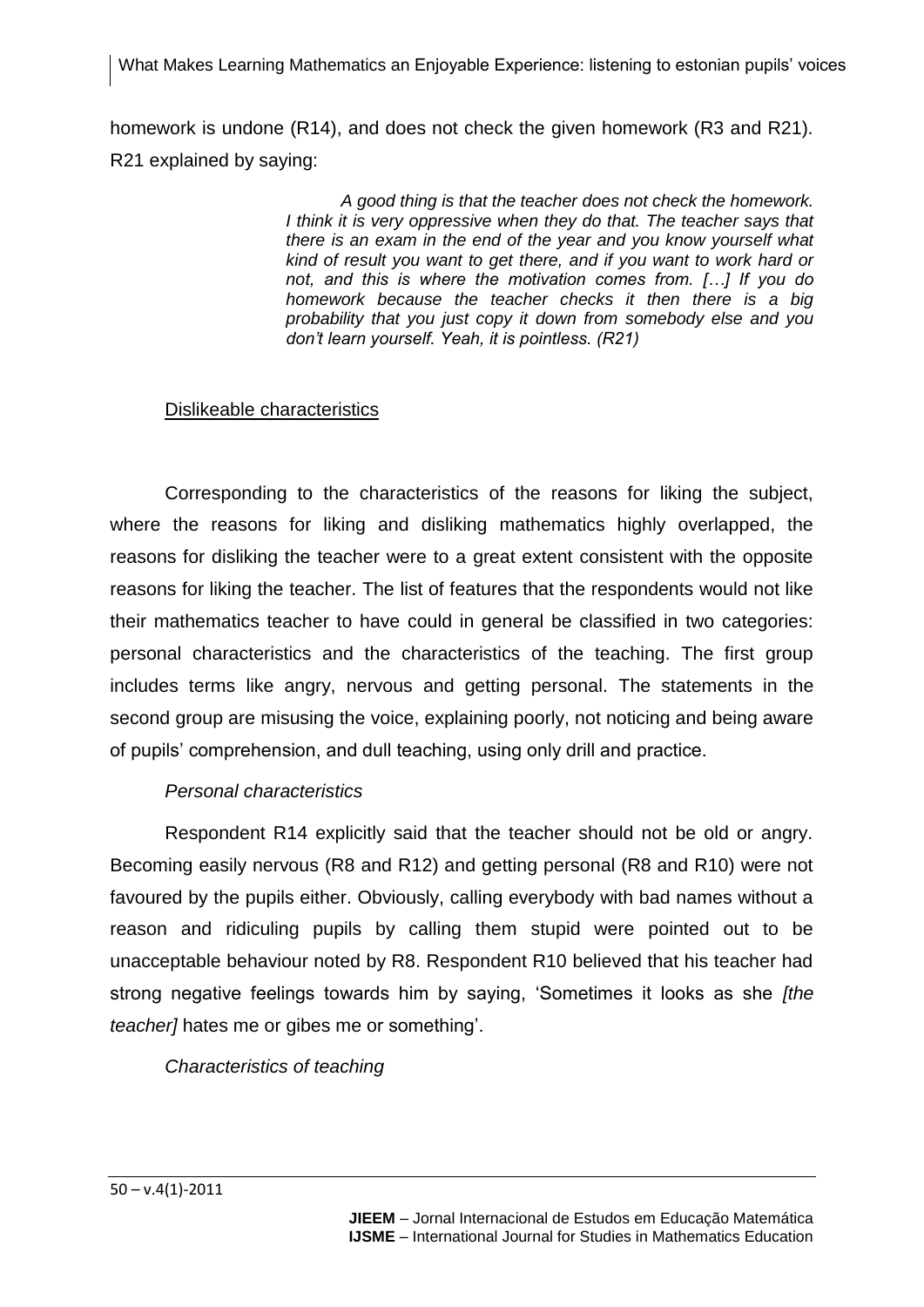The teacher is expected to control his/her voice in the lesson as yelling too much (R8) and suddenly changing from a quiet tone to a very loud tone (R7) are disliked by the pupils.

Several respondents opposed messy and inappropriate explanations of the teacher. R21 exemplified by saying:

> *She [the teacher] talks about one thing too long and pointlessly, and she swims away with the talk so the story doesn't make any sense, and she talks about one thing a hundred times. […] it is just a thing that gets into my nerves sometimes. (R21)*

Respondent R1 pointed out that the teacher never explains, R5 added that the teacher explains assuming that pupils are clever and paying attention, which is not always the case. Making mistakes (R23G) and messing things up (R23G, R23B and R12) were not favoured by several pupils. R12 took it all together when noting:

> *[The teacher] doesn't explain, doesn't bother to explain, and talks some kind of his own rubbish. He has some extreme troubles with his memory as well. (R12)*

It is essential for the pupils that the teacher acknowledges the importance of pupils' understanding. Respondent R1 disapproved when the teacher goes on with a theme too rapidly without confirming pupils' understanding. R5 criticized the fact that the teacher skips operations on the blackboard because things might not be understandable for everybody. It is disliked when the teacher does not find time for an individual approach that includes individual explanation, which should lead to the understanding. R21 explained:

> *She [the teacher] says 'do it, do it', and when you want to ask something she walks to you, says this and this, and walks away again. […] the teacher has not enough time for dealing with us individually, she should have more. (R21)*

Respondent R13 summed it all up by saying:

*She [the teacher] could sometimes ask more if you don't understand. Sometimes I would like, uh, I would like to ask something, and even raise the hand but she doesn't notice and continues talking. […] She should sometimes ask how much we understand. Not that she only once explains assuming that everybody understands, and makes a test on it. (R13)* 

Pupils dislike when the teaching includes only delivering material without a kind of problem-solving approach. Teaching from the textbook (R7), solving only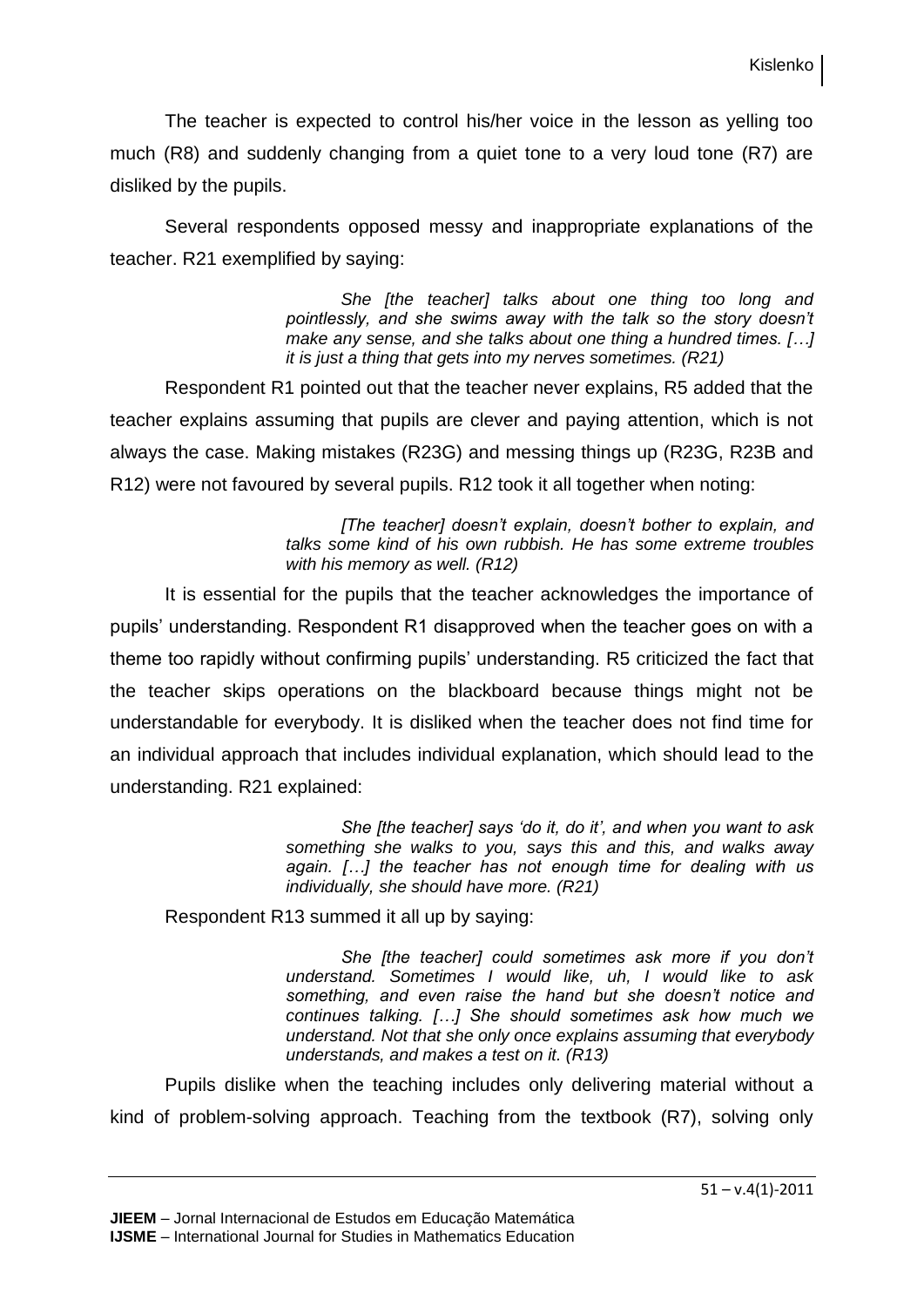exercises all the time (R7), and calculating mechanically (R11) were not favoured by the respondents. R21 remarked that:

> *Most of the teachers cannot imagine that the lesson could be interactive. They are often not concerned if pupils like it or not; they have an attitude that I just give my lesson, and then it is all right. There is a lot of only following the rules and delivering the material – it is negative. (R21)*

In summary, in order to get an overview about the main results the following table is presented.

*Table 1*. The summary of the main results using pupils' expressions

## *Why do I like mathematics?*

## *BECAUSE …*

… I like mathematical reasoning and solving process/ … to see the connections between mathematical ideas/ … to see how formulas are derived

… I like the teacher

… I like life-related word problems *(specific content)*

… I can do maths/ … maths is easy/ … I understand

## *Why do I not like mathematics?*

## *BECAUSE …*

… I do not like to memorize formulas without having understanding of where they are coming from/ … when I cannot relate what I learn to a real life situation/ … to solve routine exercises

… I do not like the teacher

… I do not like to calculate with fractions *(specific content)*

… I cannot do maths/ … maths is difficult/ … I do not understand

*In what way does the teacher influence my liking of mathematics? I AM INFLUENCED BY …*

… his/her personality

… his/her way of acting

… his/her way of presenting the subject, including the emphasizing of certain processes

*What would I like the mathematics teacher to be or do? I WOULD LIKE THE TEACHER TO …*

- … be polite, calm, caring, supportive, funny, excited, professional, strict enough *(personal characteristics)*
- … create a good learning environment, explain, relate mathematics to real-life, be a reasonable evaluator *(characteristics of teaching)*

#### *What would I not like the mathematics teacher to be or do? I WOULD LIKE THE TEACHER NOT TO …*

… be angry, nervous, get personal *(personal characteristics)*

… scare pupils by shouting, explain poorly or not explain at all, teach boringly using only drill and practice, be ignorant about pupils' understanding *(characteristics of teaching)*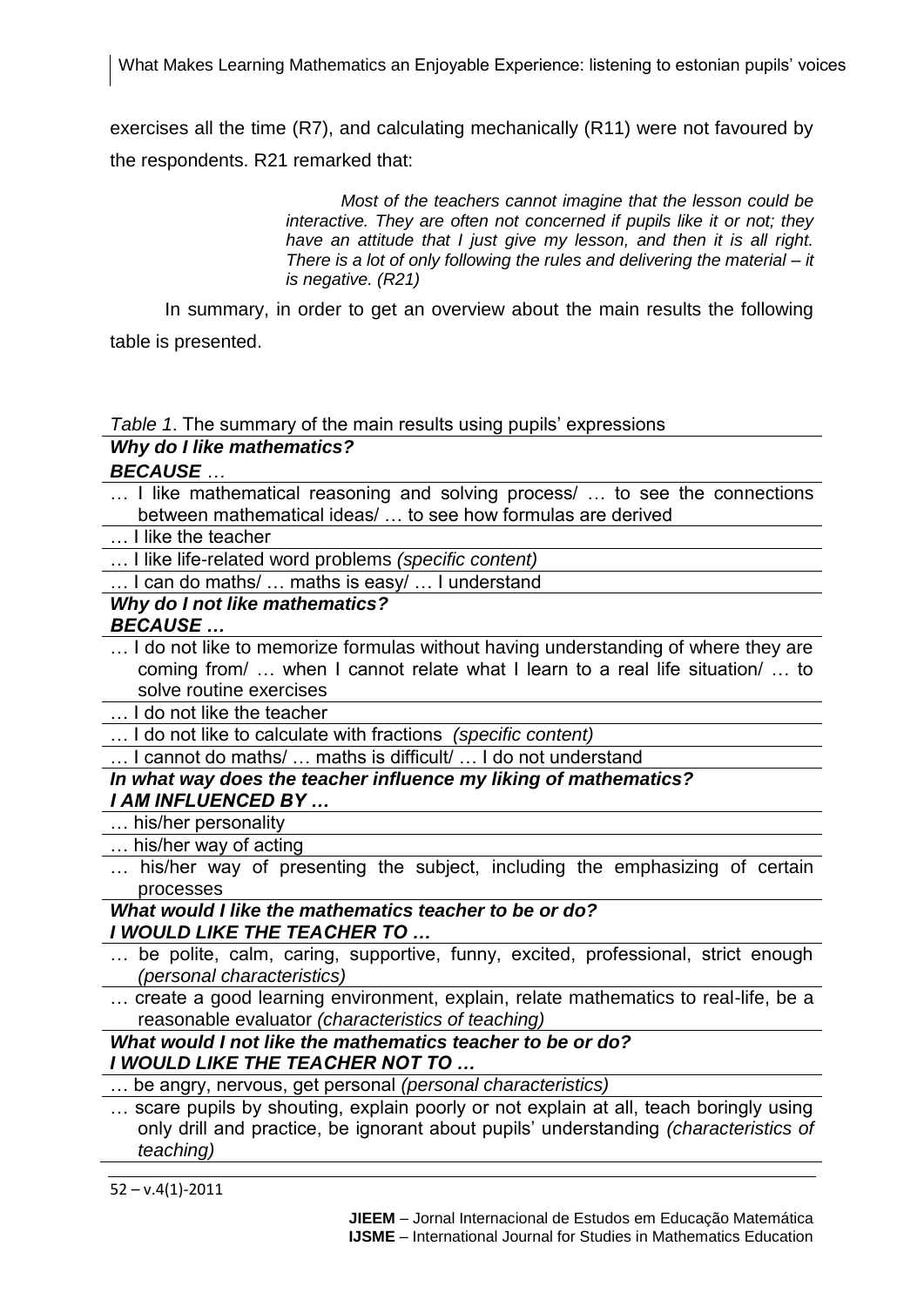#### **DISCUSSION**

The research questions of the paper were seeking the reasons why pupils might like or dislike mathematics and its learning. The identified aspects were to a great extent similar to those identified in several international studies that have inquired into the beliefs of pupils, students, and student teachers. Some of the results might also indicate the reasons behind the beliefs that were identified in the quantitative part of the study.

This study is unique at the national level because in Estonia, as yet there have been no similar studies that aim to explore and expose pupils' reasons for liking or disliking mathematics using different methods of data collection and analysis. The analysis enabled the identification of the aspects that might be considered important, as the characteristics for both liking and disliking were to a great extent opposite sides of the same coin, i.e. pupils claimed to dislike the opposite that they liked. For example, pupils liked when they understood mathematics, and disliked when they did not understand mathematics. From another perspective, the results of this study could be of practical value when designing teacher education courses in Estonia. It has been pointed out that Estonian teachers' community, including mathematics teachers, is becoming older, and almost a quarter of the teachers are older than fiftyfive years (Kass, 2010). Therefore, there is a large group of teachers at school who received their teacher education about twenty-five to thirty years ago. It is highly likely that in the years following there have been changes in the perspectives of what is considered to be good mathematics teaching and learning. Thus, when planning both pre-service and in-service mathematics teacher education courses, it might be valuable to take account of the qualities of the liking of the subject as this might improve teachers' practice.

The analysis identified only one reason for liking and disliking mathematics that was not directly related to the pupils' variable experience of mathematics in the classroom. This is the subject content, which is dependent on the national curriculum. Peter Kloosterman (2002) has pointed out that pupils' enjoyment of mathematics is different in different topics of mathematics (e.g. different degrees of interest towards geometry and algebra), and this also seems to be the case in my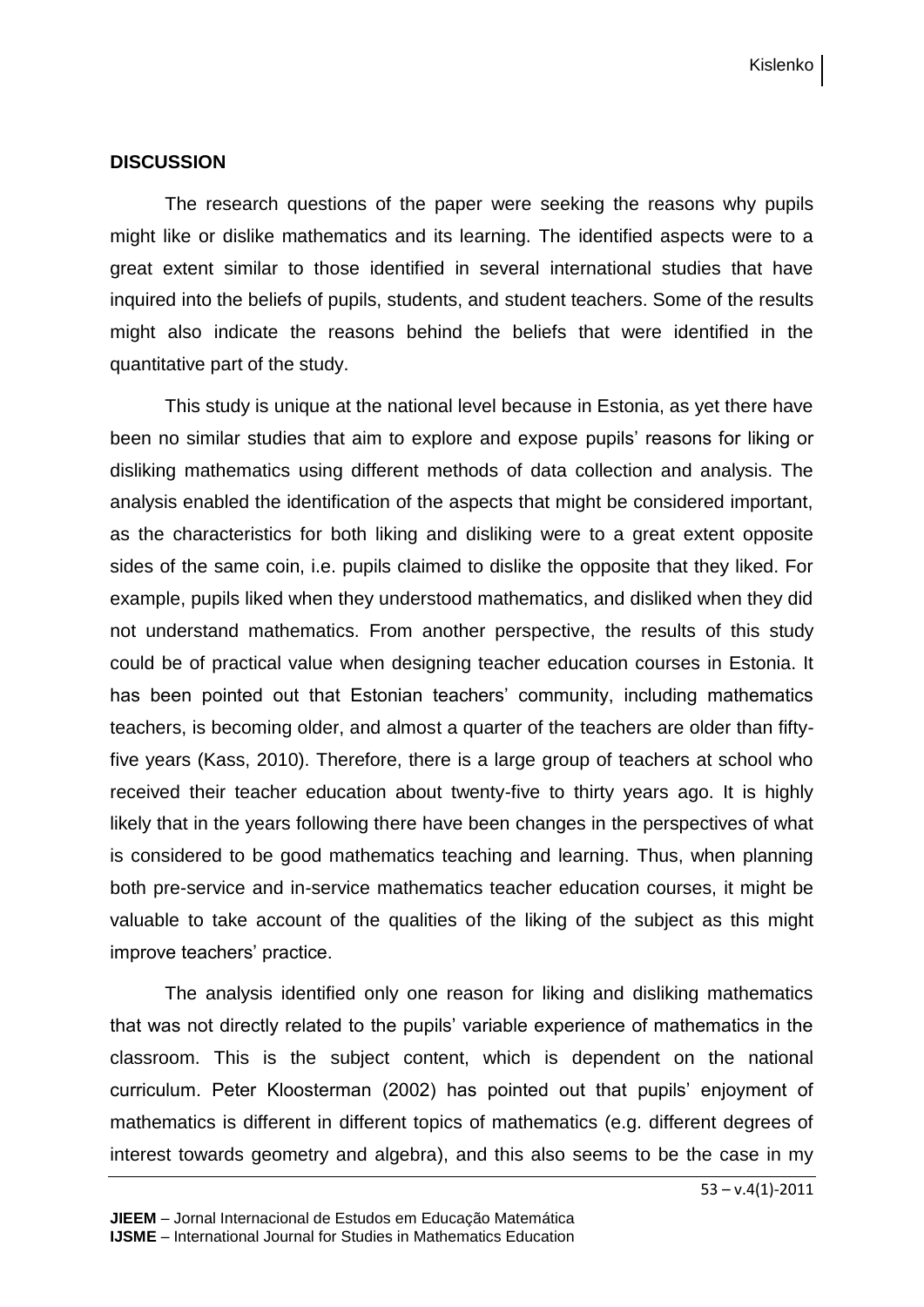study. The respondents favoured some specific activities, such as solving word problems and drawing cubic graphs. The latter is consistent with the studies by Berger (2000), where the beauty of geometry is emphasized. The unpleasant activities were related to rote learning, and connected to certain topics in mathematics, for example, calculating with decimal fractions, doing unit transpositions, and solving inequalities. Relating these results to the quantitative study could explain why more than twenty percent of respondents could not make up their mind whether mathematics is interesting or boring, and approximately eight percent claimed at the same time that mathematics could be both. It might also be that when talking about the liking of mathematics pupils could consider certain mathematical themes more interesting than others, and that makes expressing the general opinion about mathematics difficult. Thus, in future research the liking of different themes in mathematics and their relation to the overall liking of mathematics would be interesting to investigate. Also, if certain themes could be classified as boring amongst Estonian pupils, then further research about how to present these themes in a more attractive way might be considered.

Both Hoskonen (2007) and Stodolsky *et al*. (1991) found that pupils liked mathematics when they experienced success and when it was considered to be easy. Similarly, in the study amongst Norwegian pupils (Kislenko, 2009a) the relationship was shown between the factors of interest and self-confidence. Thus, the second most popular and rather expected reason for liking mathematics was pupil's feeling of being competent in mathematics. This was also strongly related to the understanding of mathematics so the actual mathematics lesson where the understanding is supposed to take place became more evident in the answers. The three aspects - easiness of the subject, the 'can do'-effect, and understanding the subject – were interrelated. From the opposite side – the difficulty of the subject, not being able to do and understand – were considered to be reasons for disliking mathematics (similar with Stodolsky *et al.* (1991) results). Taking into consideration that more than seventy percent of the respondents claimed mathematics to be difficult in the quantitative study, then the practitioners might notice that the liking of mathematics, influenced by perceived ability and understanding, is an important issue to address. Enjoyment usually reduces the reluctance to study mathematics,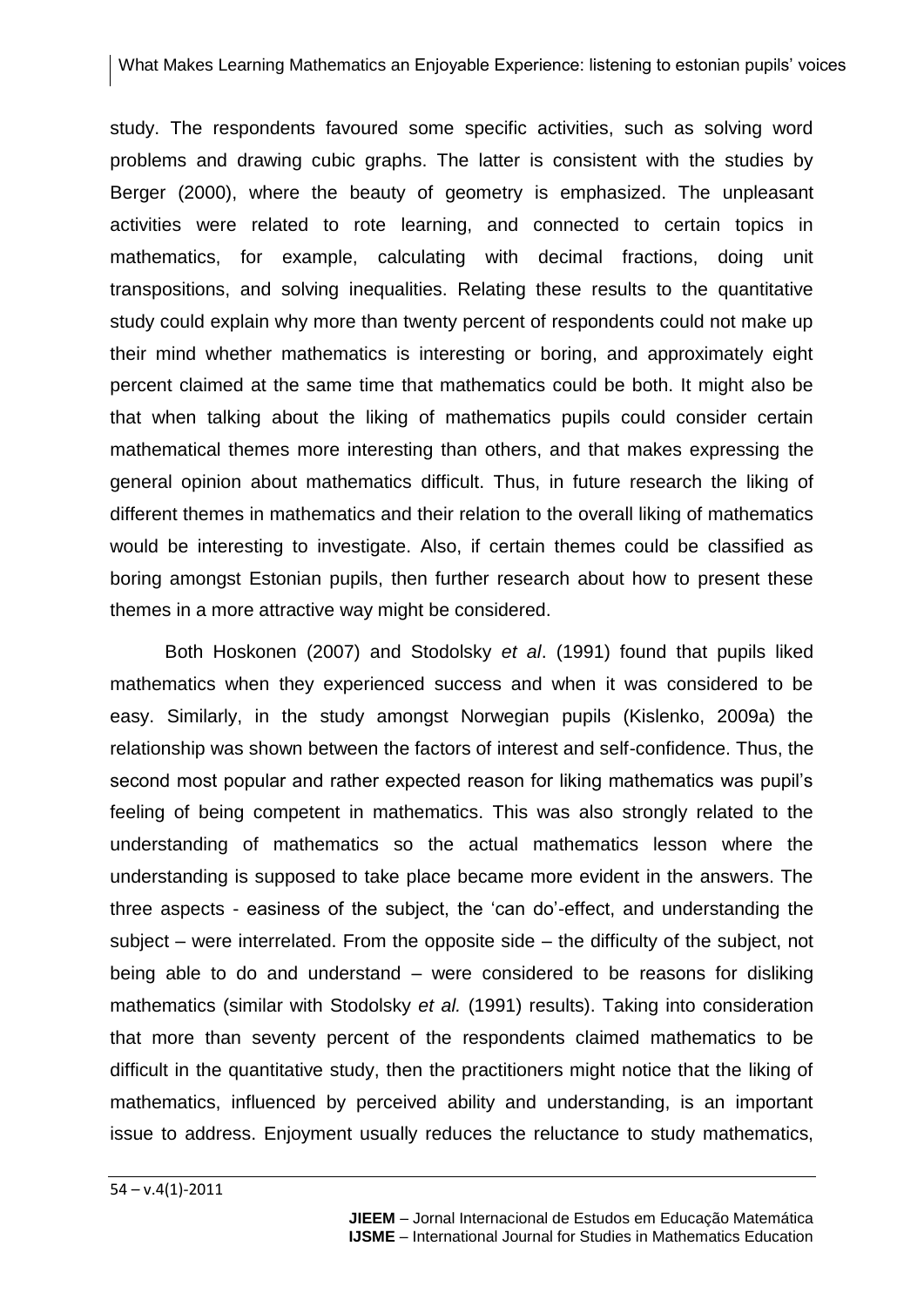which might make pupils more open to learn mathematics that might lead to the better understanding of the subject.

Third, certain processes that take place when learning mathematics were liked. The recognition of mathematical reasoning and problem solving were favoured, so solving process together with the acknowledgement of the development of logical thinking were considered to be pleasant. It is consistent with the results from Hoskonen's study (2007) where the respondents also appreciated the beauty of challenge and puzzling over problems. Pupils considered mathematics dislikeable when they had to memorize formulas so called blindly, calculate too much and solve routine exercises all the time. Likewise, pupils in Nardi and Steward's study (2003) disapproved when mathematics was presented as a set of rules. Therefore, an inference that might usefully inform practice is that pupils *per se* do not oppose the solving process of the exercises - the solving process itself is actually favoured, but it is only favoured in the environment of understanding where the answers come from.

The fourth and the most cited reason for liking or disliking mathematics was pointed out to be the teacher of mathematics. The teacher's personal characteristics, his/her way of being and way of acting in the lessons form pupils' opinion about mathematics and their enthusiasm to participate in the lessons. The teacher whom pupils like should be polite, calm, caring, understanding, funny, and get excited about mathematics (all these characteristics have been pointed out in other studies also, e.g. Grevholm, 2007; Murphy *et al.*, 2004; Perry, 2007). He/she should also be an expert in mathematics, have deep interest in it, and be able to manage the pupils and have control over the situation in the classroom. This is similar with the results from Wilson, Cooney, and Stinson's (2005) and Perry's (2007) studies in which the researchers concluded that a good teacher should have a good knowledge in mathematics; and to that Wilson *et al.* (2005) added, effective management skills. The teacher should not be angry, nervous, become personal, and ridicule the pupils (similar results have been reported in Hoskonen's (2007), Burton's (2004), and Nardi and Steward's (2003) studies). The fear of being ridiculed might be one of the explanations why four pupils out of ten in the quantitative study claimed that they are afraid of making mistakes when doing mathematics, and every fifth admitted to being afraid to show the teacher their misunderstanding of the theme. Therefore, for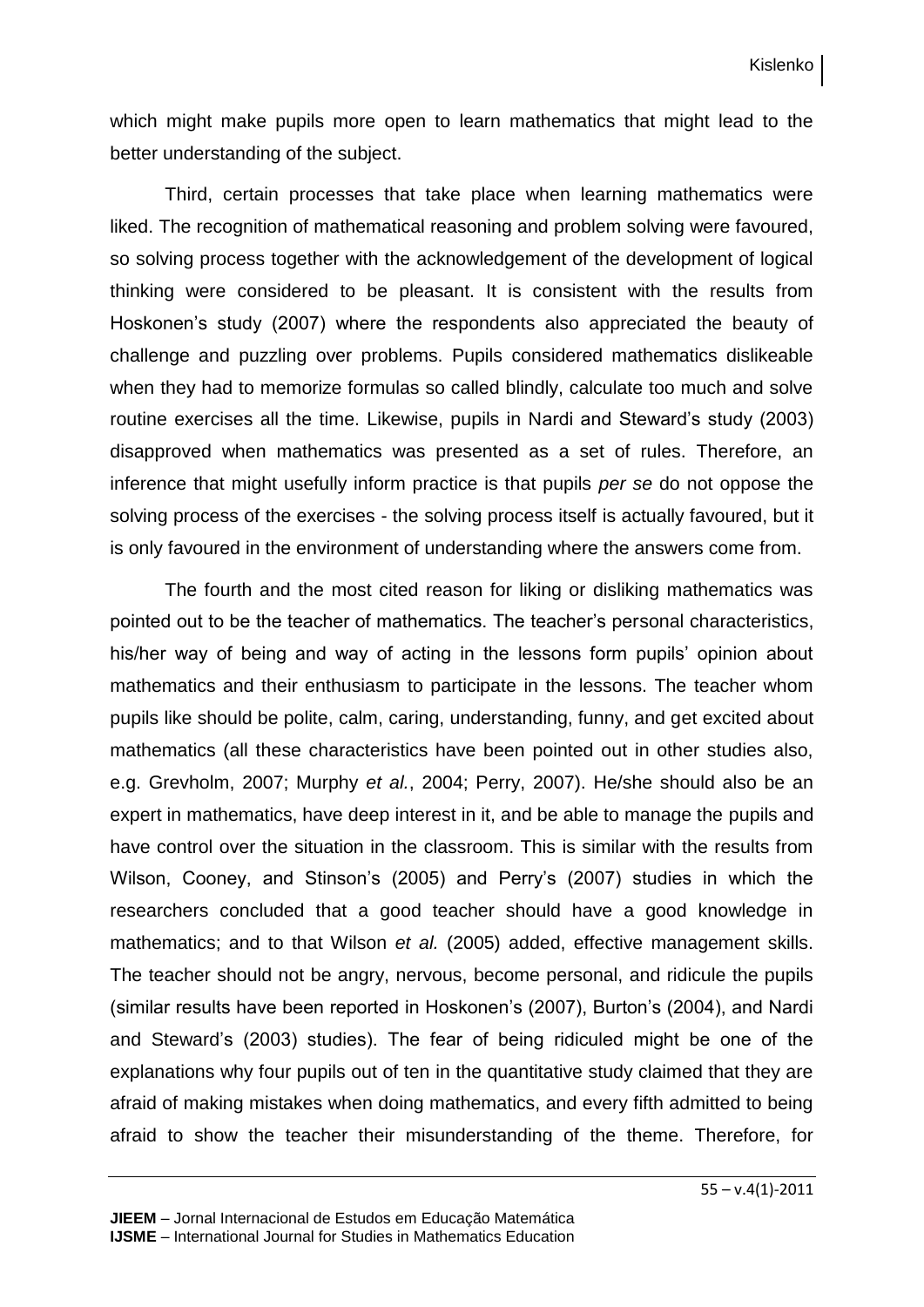reducing these fears, teachers might start by acknowledging them as problems in the lesson (it often happens that the teacher acts unconsciously and does not recognize his/her own negative behaviour towards the pupils) and tries to develop a higher sensitivity towards pupils' emotions and fears in his/her behaviour.

What comes to behaviour in the lesson, the likable teacher does not yell, and is able to laugh in the lesson and with the pupils. Pupils appreciate if the mathematical tasks are related to real life situations and examples are taken from problems that emerge in everyday activities. Emphasizing the relevance of mathematics by considering more real life applications and practical activities was also favoured by the respondents in Nardi and Steward's (2002; 2003), Khoh *et al.*'s (1999), Burton's (2004), and Schuck's (1996) studies. In the lesson a variety of teaching methods and activities emphasizing the solving processes and different solving procedures should take place, as only drill and practice and mechanical calculation did not satisfy the pupils. Interestingly, the issue of homework was only explicitly mentioned in the study by Berger (2000) where the respondents did not favour when there was too much homework given. In my study, the homework itself was not the problem for the pupils. It was about the assessment of the homework, in which several pupils mentioned that they appreciate when the teacher does not check the homework or does not act negatively when it is undone.

The most important feature for the likable teacher is the ability to explain and to support understanding. Comprehension was also mentioned as the most important feature for liking mathematics. Almost all the studies presented in the literature review mention in one or another way explaining and promoting understanding as an important feature of good and likable teaching. From one perspective, drawing on the results from the questionnaire study, more than every fifth respondent claimed to be afraid to show that they do not understand mathematical problems. From another perspective, the interview study showed that understanding is one indicator of the liking of the subject. Therefore, for facilitating the enjoyment in mathematics, the teacher should be aware that every fifth pupil in the classroom might hide their inadequate understanding or complete misunderstanding of the subject, and consequently might more easily start to dislike mathematics. Thus, the teacher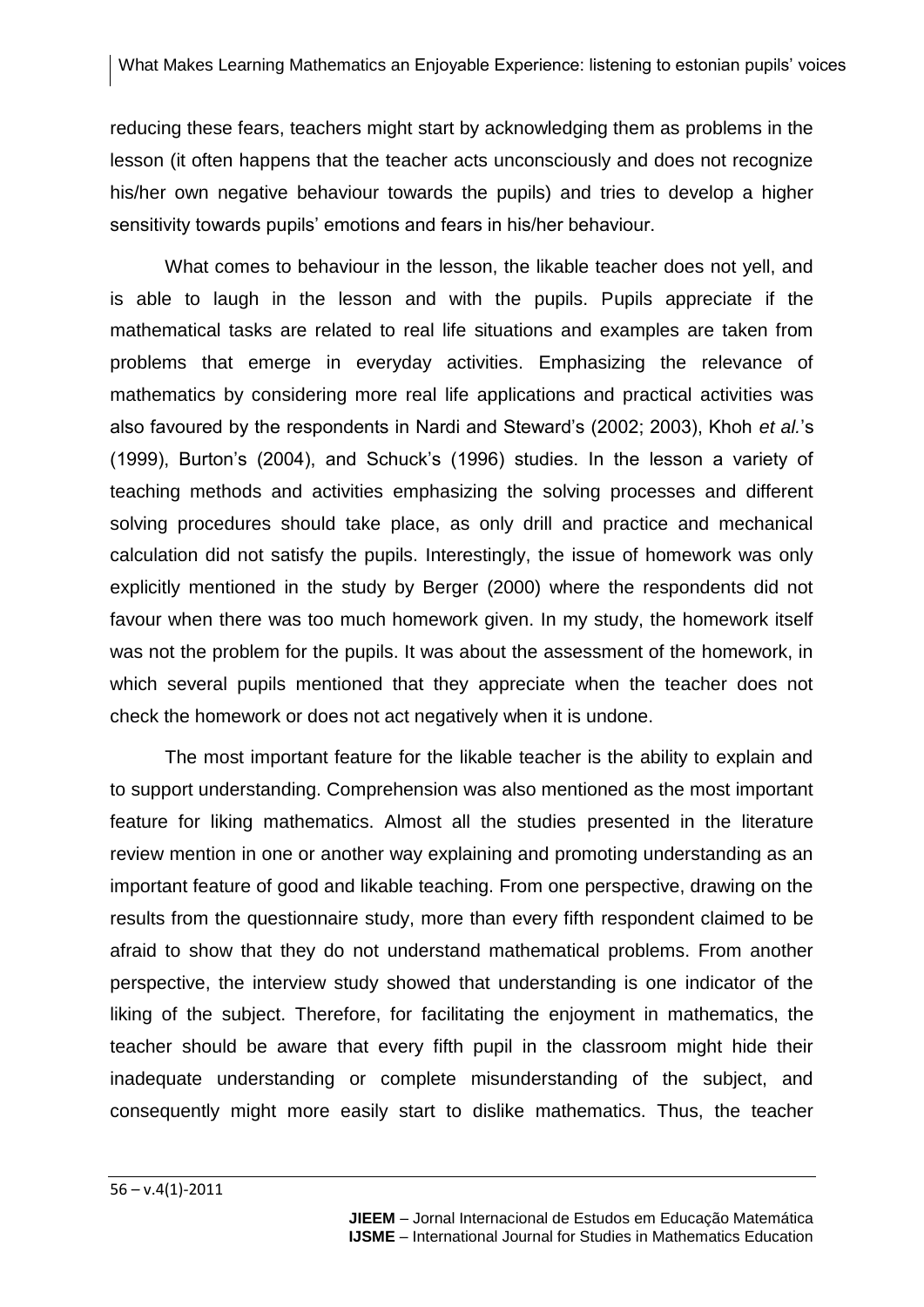should support the pupils to express explicitly their lack of understanding of the subject, which could be possible through being supportive and encouraging.

It is logical to assume that what is liked about mathematics and its' teaching and learning should be promoted, and what is disliked should be eschewed. Elena Nardi and Susan Steward (2003) concluded in their study that English pupils want to experience relevance, excitement, variety, challenge, and deeper understanding. And it appears that all these characteristics are found amongst Estonian pupils' preferences as well. To be likable, mathematics teaching should encourage pupils to feel joy of figuring things out in a meaningful and understandable way, and this is possible to achieve with the help of a sensitive teacher who uses a variety of teaching methods and teaches for understanding.

This investigation provides evidence that pupils wish to learn mathematics through understanding the subject; they like reasoning and to do things in mathematics, and carry out activities. They have clear opinions about the teacher they prefer. The teacher has to find the tasks and activities that are on the level where the pupil is challenged to achieve some new knowledge and understand what is happening and still can succeed with the task. Teachers need to be recognised as having considerable authority and responsibility to work in such fine tuned ways and adjust the level of work to each pupil. In Estonia this is called "õpilasekeskne õpetamine" and it can be considered as learner centred teaching. It is an important task for teacher education programmes in each country to offer student teachers opportunities to learn how to work in this way.

## **ACKNOLWDEGEMENTS**

I wish to express my appreciation to the Archimedes Foundation in Estonia for the funding of my research.

## **REFERENCIES**

- Armstrong, J. M., and Price, R. A. (1982). Correlates and predictors of women's mathematics participation. *Journal for Research in Mathematics Education*, *13(2)*, 99-109.
- Berger, M. (2000). Pupil's beliefs in Vienna and Lower Austria. In S. Götz & G. Törner (Eds.), *Research on mathematical beliefs. Proceedings of the MAVI-9 European Workshop, in Vienna, June 1-5, 2000* (pp. 1-8). Duisburg: Schriftenreihe des Fachbereichs Mathematik. SM-DU-482. Universität Duisburg.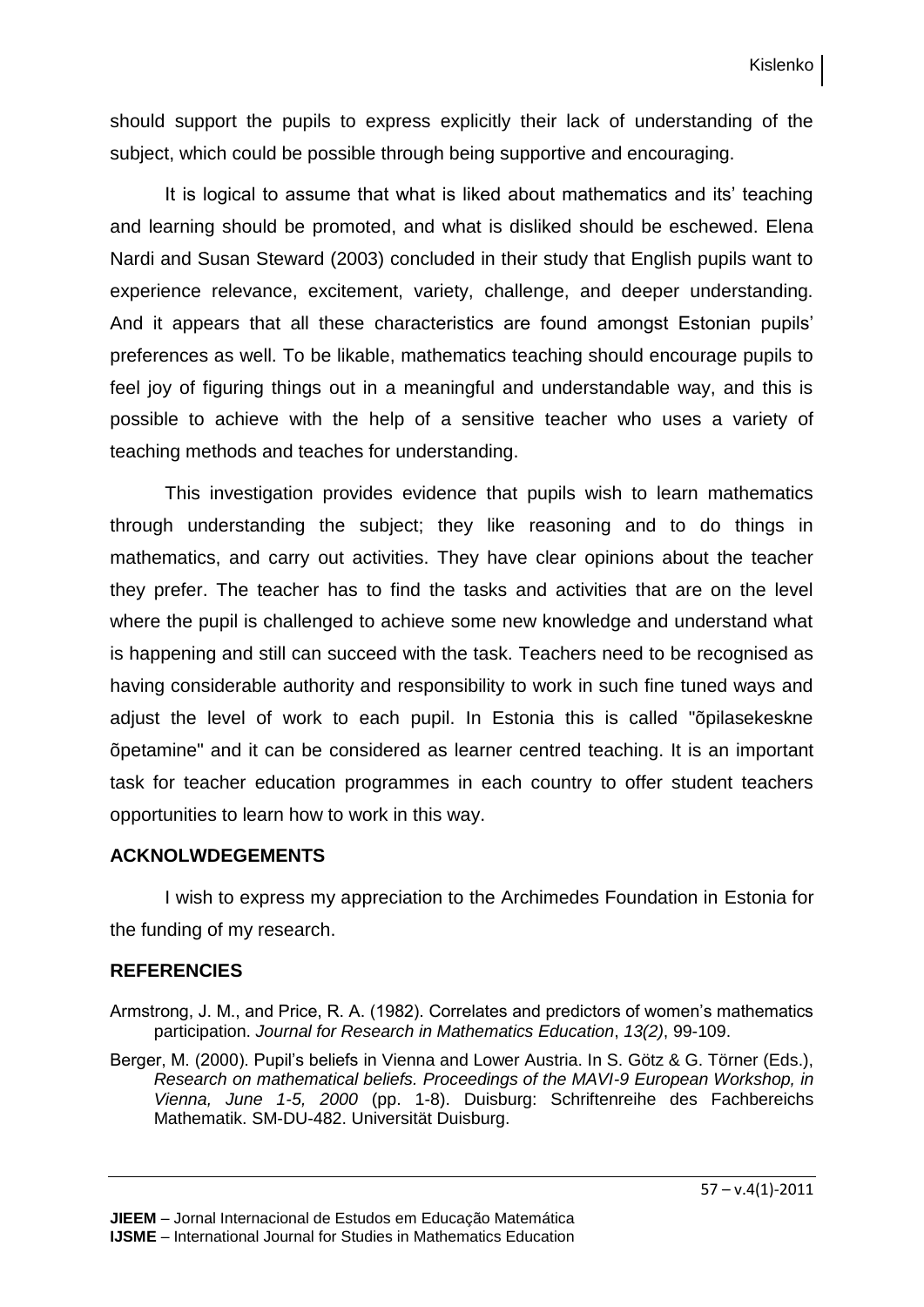- Burton, L. (2004). "Confidence is everything" perspectives of teachers and students on learning mathematics. *Journal of Mathematics Teacher Education*, *7(4)*, 357-381.
- Cohen, L., & Manion, L. (1992). *Research methods in education (3rd edition)*. London & New York: Routledge.
- Goldin, G. A. (2002). Affect, meta-affect, and mathematical belief structures. In G. C. Leder, E. Pehkonen, & G. Törner (Eds.), *Beliefs: A hidden variable in mathematics education?* (pp. 59-72). Dordrecht: Kluwer Academic Publishers.
- Goldin, G. A. (2004). Characteristics of affect as a system of representation. In. M. J. Høines, & A. B. Fuglestad (Eds.), *Proceedings of the 28th conference of the international group for the psychology of mathematics education* (pp. 109-114). Bergen: Bergen University College.
- Grevholm, B. (2007). What is quality in mathematics teaching and learning? In C. Bergsten & B. Grevholm (Eds.), *Developing and researching quality in mathematics teaching and learning. Proceedings of the Fifth Mathematics Education Research Conference, Madif5, in Malmö, January 24-25, 2006* (pp. 17-30). Linköping: SMDFs skriftserie.
- Di Martino P., & Zan. R. (2003). What does 'positive' attitude really mean? In N. A. Pateman, B. J. Dougherty & J. Zilliox (Eds.) *Proceedings of the 27th conference of the international group for the psychology of mathematics education (4)*, (pp. 451-458). Hawaii: University of Hawaii.
- Fraenkel, J. R., & Wallen, N. E. (2006). *How to design and evaluate research in education (6th edition)*. New York: McGraw-Hill.
- Furinghetti, F. & Pehkonen, E. (2002). Rethinking characterizations of beliefs. In G. C. Leder, E. Pehkonen & G. Törner (Eds.), *Beliefs: A hidden variable in mathematics education?* (pp. 39-57). Dordrecht: Kluwer Academic Publishers.
- Hannula, M., & Malmivuori, M-L. (1996). Feminine structures in mathematical beliefs and performances. In E. Pehkonen (Ed.), *Current state of research on mathematical beliefs III. Proceedings of the MAVI-3 Workshop, in Helsinki, August 23-26, 1996* (pp. 31-38). Helsinki: University of Helsinki.
- Holton, D. (2001). *The teaching and learning of mathematics at university level: an ICMI study*. Dordrecht: Kluwer.
- Hoskonen, K. (2007). Mathematics is favourite subject, boring or compulsory. In D. Pitta Pantazi & G. Philippou (Eds.), *Proceedings of the Fifth Congress of the European Society for Research in Mathematics Education* (pp. 248-257). Retrieved May 3, 2008, from http://ermeweb.free.fr/CERME5b/WG2.pdf.
- Juter, K. (2005). Students' attitudes to mathematics and performance in limits of functions. *Mathematics Education Research Journal, 17(2)*, 91-110.
- Kass, M. (2010, August 2). Eesti õpetajaskond väheneb ja vananeb (Estonian teachers' community is decreasing and becoming older). *Postimees*. Retrieved from http://www.postimees.ee/?id=294521.
- Kislenko, K. (2009a). An investigation of Norwegian students' affective domain in mathematics. *Nordic Studies in Mathematics Education*, 14 (4), 33–64.
- Kislenko, K. (2009b). Mathematics is a bit difficult but you need it a lot: Estonian pupils' beliefs about mathematics. In J. Maaß and W. Schlöglmann (Eds.), *Beliefs and attitudes in mathematics education: New research results* (pp. 143-164). Rotterdam: Sense Publishers.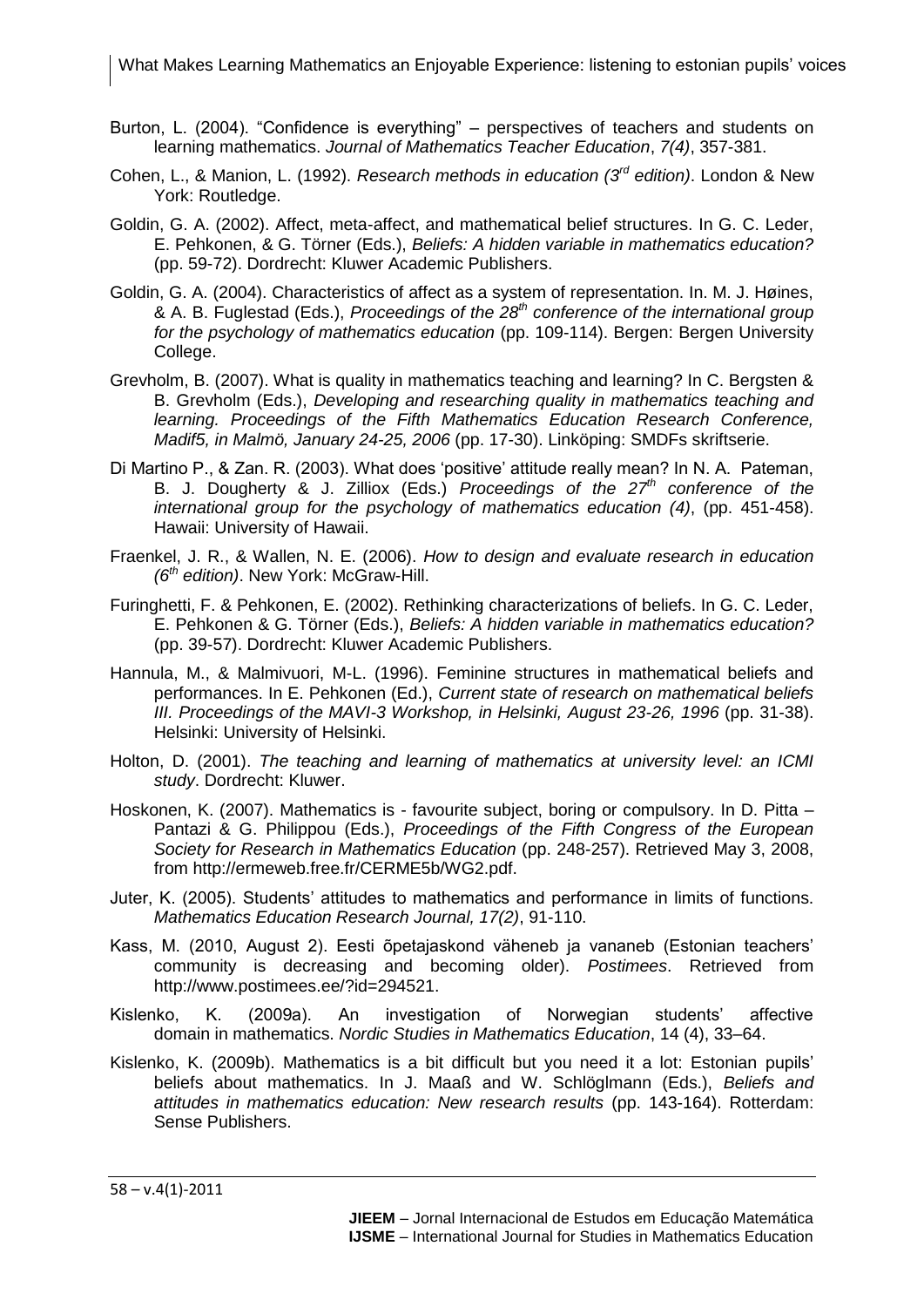- Khoh, L., Om P., A., & Yee, L. P. (1999). Tertiary and junior college students' attitudes towards mathematics. *The Mathematics Educator, 4(1)*, 15-33.
- Kloosterman, P. (2002). Beliefs about mathematics and mathematics learning in the secondary school: measurement and the implications for motivation. In G. C. Leder, E. Pehkonen, & G. Törner (Eds.), *Beliefs: A hidden variable in mathematics education?* (pp. 247-269). Dordrecht: Kluwer Academic Publishers.
- Krainer, K. (2005). What is "good" mathematics teaching, and how can research inform practice and policy? *Journal of Mathematics Teacher Education, 8(2)*, 75-81.
- Lester, F. K., Garofalo, J., & Lambdin Kroll, D. (1989). Self-confidence, interest, beliefs, and metacogition: key influences on problem-solving behavior. In D. B. McLeod & V. M. Adams (Eds.), *Affect and mathematical problem solving: A new perspective* (pp. 75- 88). New York: Springer.
- Ma, X. (1997). Reciprocal relationships between attitude toward and achievement in mathematics. *Journal of Educational Research*, *90*, 221-229.
- Ma, X., & Kishor, N. (1997). Assessing the relationship between attitude toward mathematics and achievement in mathematics: A meta-analysis. *Journal for Research in Mathematics Education*, *28(1)*, 26-47.
- Ma, X., & Willms, J. D. (1999). Dropping out of advanced mathematics: How much do students and schools contribute to the problem? *Educational Evaluation and Policy Analysis*, *21(4),* 365-383.
- McLeod, D. B. (1989). Beliefs, attitudes, and emotions: New views of affect in mathematics education. In D. B. McLeod, & V. M. Adams (Eds.), *Affect and mathematical problem solving: A new perspective* (pp. 245-258). New York: Springer-Verlag.
- McLeod, D. B. (1992). Research on affect in mathematics education: a reconceptualization. In D. A. Grouws (Ed.), *Handbook of research on mathematics teaching and learning* (pp. 575-596). New York: Macmillan.
- McLeod, D. B. (1993). Connecting research to teaching. *Mathematics Teacher, 86(9)*, 761- 763.
- Meece, J. L., Parsons, J. E., Kaczala, C. M., Goff, S. B., & Futterman, R. (1982). Sex differences in math achievement: Toward a model of academic choice*. Psychological Bulletin*, *91*, 324-348.
- Murphy, P. K., Delli, L. A. M., & Edwards, M. N. (2004). The good teacher and good teaching: Comparing beliefs of second-grade students, preservice teachers, and inservice teachers. *The Journal of Experimental Education, 72(2)*, 69-92.
- Nardi, E., & Steward, S. (2002). 'I could be the best mathematician in the world if I actually enjoyed it. I'm 14, and I know that! Why can't some adult work it out?' *Mathematics Teaching, 180*, 41-44.
- Nardi, E., & Steward, S. (2003).Is mathematics T.I.R.E.D? A profile of quiet disaffection in the secondary mathematics classroom. *British Educational Research Journal*, *29 (3)*, 345-367.
- Pehkonen, E. (1995). *Pupils' view of mathematics: Initial report for an international comparison project.* Helsinki: University of Helsinki. Department of Teacher Education. Research Report 150.
- Pehkonen, E. (2003). Læreres og elevers oppfatninger som en skjult faktor i matematikkunder-visningen. In B. Grevholm (Ed.), *Matematikk for skolen* (pp. 154- 181). Bergen: Fagbokforlaget.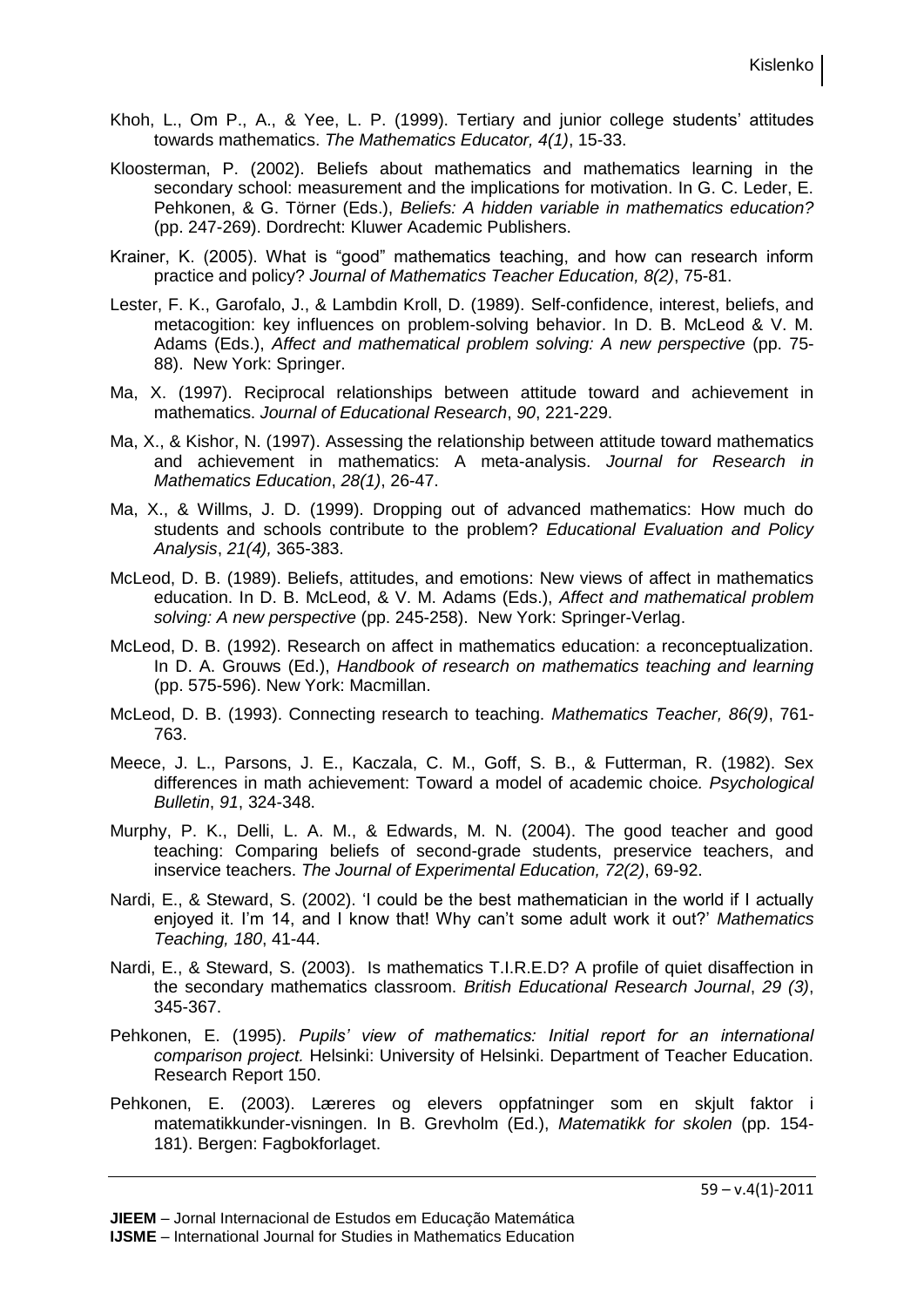- Perkkilä, P., & Aarnos, E. (2007). Children's conceptions about the connection between joy and mathematics. In I. Attorps & E. Kellner (Eds.), *Proceedings of the Conference Conceptions and beliefs in mathematics and science education including MAVIXIII, in Gävle, May 30 – June 1, 2007* (pp. 45-57). Gävle: University of Gävle.
- Perry, B (2007). Australian teachers' views of effective mathematics teaching and learning. *ZDM Mathematics Education, 39(4*), 271-286.
- Reyes, L. (1980). Attitudes and mathematics. In M. Montgomery Lindquist (Ed.), *Selected issues in mathematics education* (pp. 161-184). California: McCutchan Publishing Corporation.
- Schoenfeld, A. H. (1989). Explorations of students' mathematical beliefs and behavior. *Journal for Research in Mathematics Education*, *20(4)*, 338-355.
- Schoenfeld, A. H. (1992). Learning to think mathematically: Problem solving, metacognition, and sense making in mathematics. In D. A. Grouws (Ed.), *Handbook of research on mathematics teaching and learning* (pp. 334-369). New York: Macmillan.
- Schuck, S. R. (1996). *Learning and teaching mathematics: Interpreting student teachers' voices (Doctoral thesis)*. Retrieved from Australasian Digital Theses Program (ADT).
- Stodolsky, S. S., Salk, S., & Claessner, B. (1991). Student views about learning math and social studies. *American Educational Research Journal, 28(1)*, 89-116.
- Thompson, A. G. (1992). Teachers' beliefs and conceptions: A synthesis of the research. In D. A. Grouws (Ed.), *Handbook of research on mathematics teaching and learning* (pp. 127-146). New York: Macmillan.
- Vabariigi Valitsus (2010, January 28) *Eesti Vabariigi põhikooli ja gümnaasiumi riiklik õppekava* (The national curriculum for the secondary school and gymnasium in Estonia). Retrieved June 30, 2010, from https://www.riigiteataja.ee/ert/act.jsp?id=13273133.
- Walsh, C. F. (1991). *The relationship between attitudes towards specific mathematics topics and achievement in those domains (Master thesis).* Retrieved from the University of British Columbia's digital Information Repository: cIRcle.
- Wilson, P. S., Cooney, T. J., & Stinson, D. W. (2005). What constitutes good mathematics teaching and how it develops: Nine high school teachers' perspectives*. Journal of Mathematics Teacher Education, 8(2)*, 83-11.
- Wong, N. (1992). The relationship among mathematics achievement, affective variables and home background. *Mathematics Education Research Journal, 4(3)*, 32-42.

## **APPENDIXES**

APPENDIX A: The semi-structured interview questions

- 1. What do you think mathematics is?
- 2. What do you think about how mathematics should be learnt/taught?
- 3. What do you like the most/the least about mathematics?
- 4. Would you like to learn more/less mathematics at school?